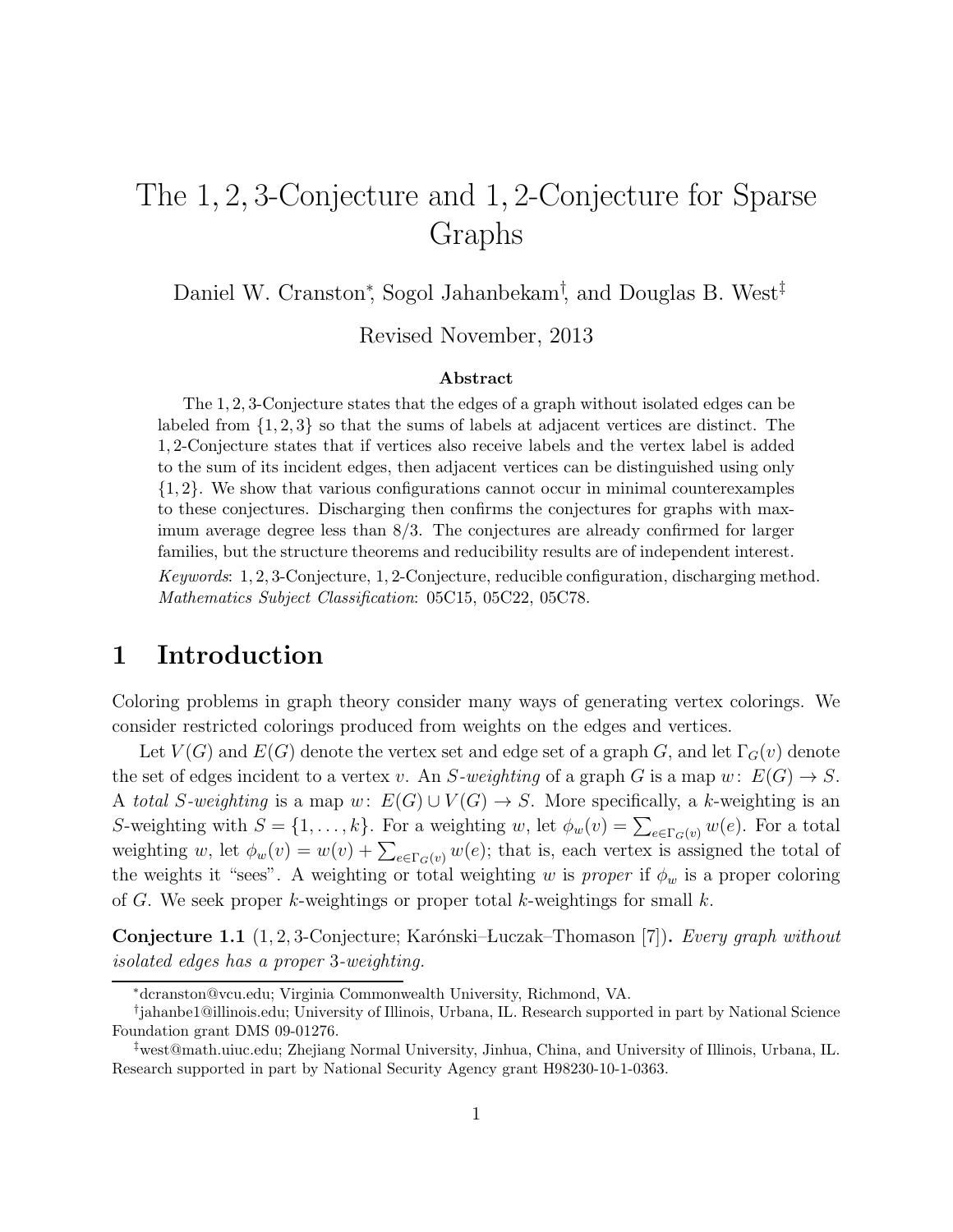Conjecture 1.2 (1, 2-Conjecture; Przyby lo–Wo´zniak [8]). *Every graph has a proper total* 2*-weighting.*

Toward the 1, 2, 3-Conjecture, the original paper proved it for graphs with chromatic number at most 3. Addario-Berry et al. [1] showed that every graph without isolated edges has a proper k-weighting when  $k = 30$ . After improvements to  $k = 15$  in [2] and  $k = 13$  in [10], Kalkowski, Karónski, and Pfender [6] showed that every graph without isolated edges has a proper 5-weighting. Toward the 1,2-Conjecture, Przybyło and Woźniak [8] proved it for complete graphs and for graphs with chromatic number at most 3. Kalkowski [5] showed that every graph has a proper total 3-weighting; furthermore, there is such a weighting with the edge weights in one spanning tree fixed arbitrarily and the vertex weights chosen from {1, 2}. Seamone [9] surveyed progress on these and related problems.

List versions of the conjectures have been proposed. A graph is k-*weight-choosable* if whenever each edge is given a list of  $k$  available integers, a proper weighting can be chosen from the lists. A graph is  $(k, k')$ -weight-choosable if whenever each vertex has a list of size k and each edge has a list of size  $k'$ , a proper total weighting can be chosen from the lists.

Conjecture 1.3 (Bartnicki–Grytczuk–Niwczyk [4]). *Every graph without isolated edges is* 3*-weight-choosable.*

Conjecture 1.4 (Wong–Zhu [12]). *Every graph is* (2, 2)*-weight-choosable. Every graph without isolated edges is* (1, 3)*-weight-choosable.*

These conjectures are stronger than the original conjectures, which consider only the special case of lists consisting of the smallest positive integers.

Wong, Yang, and Zhu [11] proved that the complete multipartite graph  $K_{n,m,1,1,\dots,1}$  is  $(2, 2)$ -weight-choosable and that complete bipartite graphs other than  $K_2$  are  $(1, 2)$ -weightchoosable. Bartnicki, Grytczuk, and Niwczyk [4] applied the Combinatorial Nullstellensatz [3] to prove Conjecture 1.3 for complete graphs, complete bipartite graphs, and trees. Wong and Zhu [12] applied the Combinatorial Nullstellensatz to prove Conjecture 1.4 for complements of linear forests; this includes complete graphs. They also proved that every tree with an even number of edges is (1, 2)-weight-choosable. Wong, Yang, and Zhu [11] continued this approach, proving Conjecture 1.4 for graphs with maximum degree 3. Finally, Wong and Zhu [13] proved that every graph is (2, 3)-weight-choosable.

Our main results show that various configurations cannot occur in minimal counterexamples to Conjectures 1.1 and 1.2. To discuss both problems together, let j*-weighting* mean a 3-weighting when  $j = 3$  and a total 2-weighting when  $j = 2$ . A graph is j-bad if it has no proper *j*-weighting (and no isolated edge if  $j = 3$ ). We say that a configuration that cannot occur in a minimal j-bad graph is j*-reducible*.

In this context, a *configuration* consists of a graph C plus labels  $f: V(C) \to \mathbb{N}$ . The configuration *occurs* in G if C appears as a subgraph H of G such that  $d_G(v) = f(v)$  for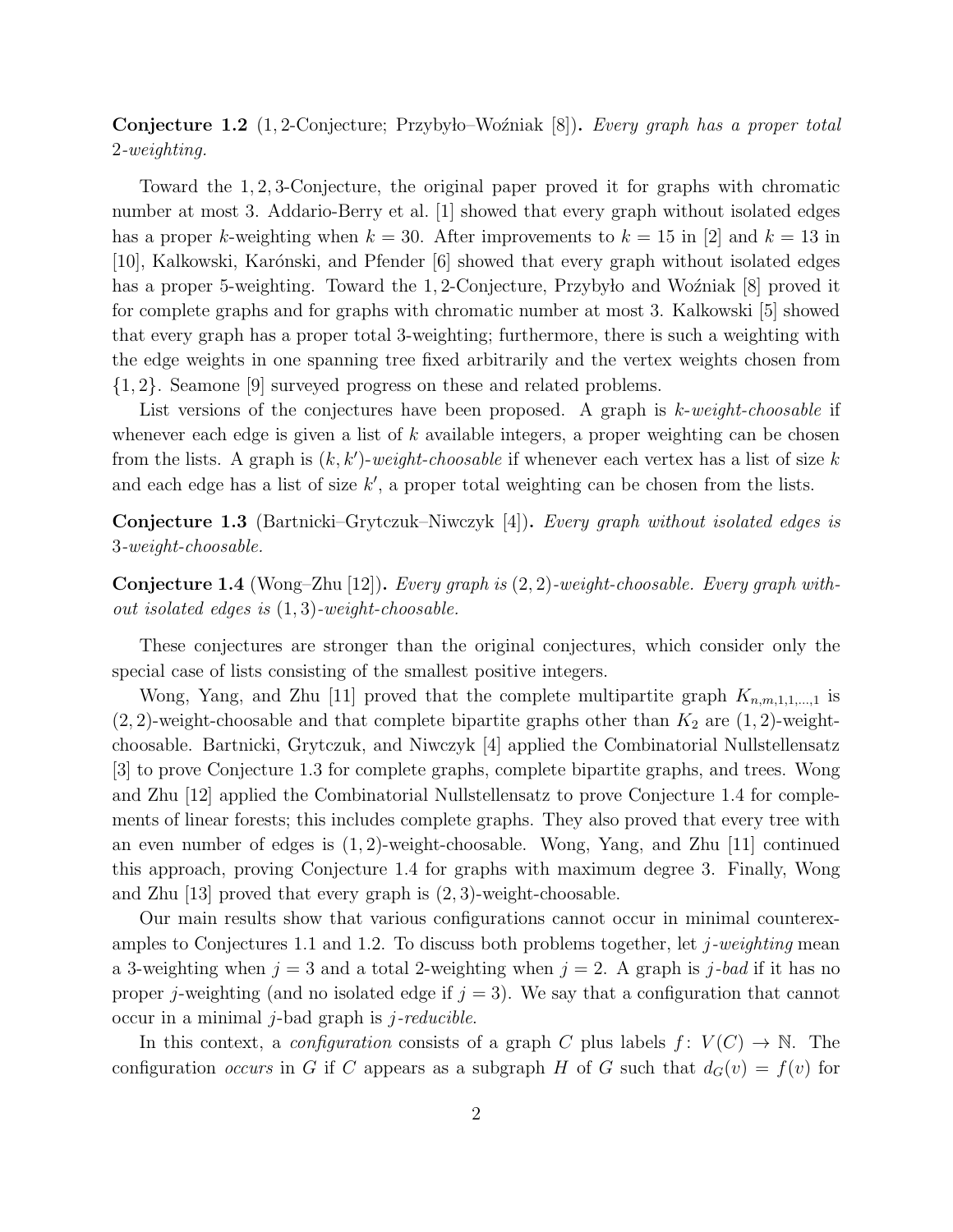$v \in V(H)$ . A configuration is proved j-reducible by showing that if it occurs in G, then  $G$  has an induced subgraph  $G'$  such that every proper j-weighting of  $G'$  yields a proper *j*-weighting of G (possibly by changing some weights before extending to  $G$ ).

Our reducibility results imply Conjectures 1.1 and 1.2 for sparse graphs via the "Discharging Method". By "sparse", we mean Mad  $(G) < c$  for some c, where the *maximum average degree* Mad (G) of a graph G is  $\max_{H \subseteq G} \bar{d}(H)$ , and  $\bar{d}(H) = \frac{\sum_{v \in V(H)} d_H(v)}{|V(H)|}$  $\frac{V(H)^{u}H(v)}{|V(H)|}$ . To show that  $d(G) < c$  forces some desired configuration, we give each vertex initial charge equal to its degree and then shift charge so that if no specified configuration occurs, then every vertex has final charge at least c. Proving that  $d(G) < 8/3$  forces a j-reducible configuration confirms the conjectures when Mad  $(G) < 8/3$ . However, that consequence is already known, since every subgraph of such a graph has a vertex with degree at most 2 and hence is 3-colorable. The original papers proved the conjectures for 3-colorable graphs.

The value of our results is thus separately in the structure theorems proved by discharging (which may be useful for other problems) and in the reducibility theorems prohibiting various configurations from minimal counterexamples. The reducibility proofs and discharging proofs are constructive and hence can be used in polynomial-time algorithms; the original proofs for 3-colorable graphs are also constructive.

Our proofs of j-reducibility use the restriction of weights to values at most j, so they do not extend to the list versions. Also, unlike in most coloring problems, vertices of degree 1 do not immediately yield reducible configurations, since the weight on a pendant edge affects whether its incident edges are properly colored.

For clarity, we first present in Section 2 short proofs that suffice when  $\text{Mad}(G) < 5/2$ . These arguments are used in and motivate the stronger results later. We begin with some 3-reducible configurations. We next show by discharging that  $d(G) < 5/2$  forces some configuration in this set. We then prove 2-reducibility for similar configurations. These proofs of Conjectures 1.1 and 1.2 for Mad  $(G) < 5/2$  use the same discharging argument, although the sets of reducible configurations are different.

When Mad  $(G) > 5/2$ , no longer must G have a configuration among those in Section 2. In Section 3 and Section 4, respectively, we obtain sets of 2-reducible and 3-reducible configurations that are unavoidable when Mad  $(G) < 8/3$ .

# 2 Reducible Configurations and  $\text{Mad}(G) < 5/2$

In discharging arguments for sparse graphs, it is convenient to have concise terminology for vertices satisfying degree constraints.

**Definition 2.1.** A vertex with degree k, at least k, or at most k is a k-vertex, a  $k^+$ -vertex, or a k <sup>−</sup>*-vertex*, respectively. A j*-neighbor* of v is a j-vertex that is a neighbor of v.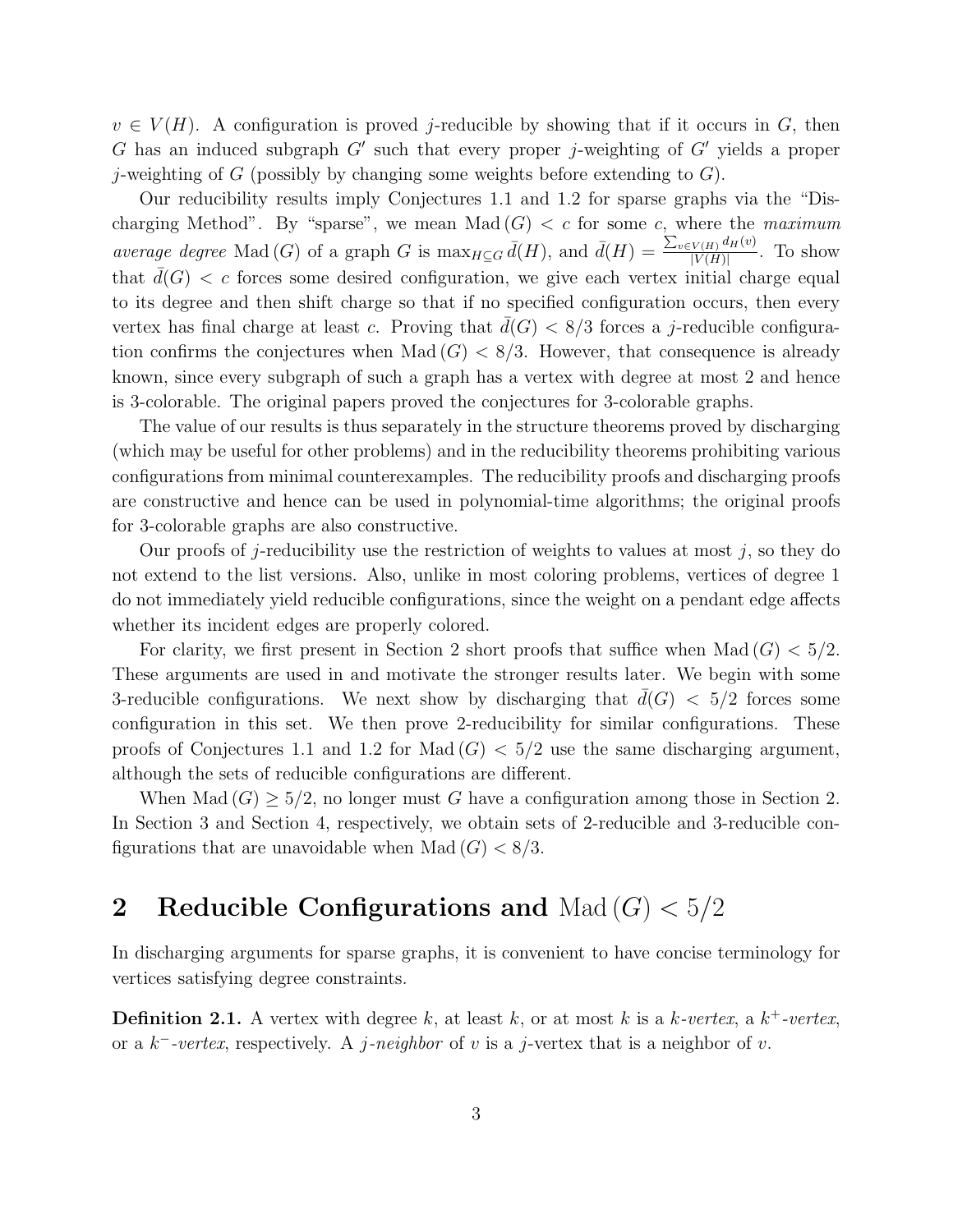Write  $N_G(v)$  for the neighborhood of v in G and  $d_G(v)$  for its degree. For  $v \in V(G)$  and  $U \subseteq N_G(v)$ , let  $[v, U]$  denote the set of edges joining v to U.

A weighting or total weighting w *satisfies* an edge uv if  $\phi_w(u) \neq \phi_w(v)$ , or equivalently if  $\rho_w(u, v) \neq \rho_w(v, u)$ , where we define  $\rho_w(x, y) = \phi_w(x) - w(xy)$  when x and y are adjacent. A *configuration* in a graph G is a subgraph C together with specified degrees in G for  $V(C)$ . The *core* of the configuration is  $E(C)$ , and the resulting *derived graph* is  $G - E(C)$ .

We begin with a lemma that reduces the length of reducibility proofs: 1-neighbors are "easier" to handle than 2-neighbors, so when we claim that a configuration is reducible when a particular vertex has degree 1 or 2, in the proof we may assume that it has degree 2.

Lemma 2.2. *If a vertex* z *in a* 2*- or* 3*-reducible configuration* C *has degree* 1 *in* C *(with neighbor* v*) and is specified as a* 2*-vertex of the full graph, then the configuration* C ′ *obtained from* C *by instead specifying degree* 1 *for* z *is also reducible.*

*Proof.* Let H be a graph containing  $C'$ , and let H' be the derived graph; z is isolated in H'. Form G by adding vertices a and b and edges ab and bz to  $H$ . Now C arises in  $G$ , and its derived graph  $G'$  arises from  $H'$  in the same way that  $G$  arises from  $H$ .

If H is a minimal j-bad graph, then H' has a desired weighting. Since also the path  $P_3$ has such a weighting,  $G'$  has such a weighting. Since C is j-reducible, G therefore also has such a weighting. To obtain the desired weighting of  $H$ , note that all edges are satisfied when a and b are deleted from the weighting of  $G$ , except possibly  $zv$ .

For  $j = 2$ , the weight on z is needed only to satisfy zv in H and can be respecified so that zv is satisfied. For  $j = 3$ , the edge zv is satisfied automatically since  $d_H(v) > 1$ .  $\Box$ 

Reducibility proofs may use some types of inferences many times. The next lemma enables us to express statements concisely and reduce repetitive language. It can be stated in more generality, but for clarity we list just typical situations in which we will use it.

Lemma 2.3. *Let* w *be a partial* j*-weighting of a graph* G *(*w *is not specified everywhere). In the situations below, the weights on a set* S *can be chosen to satisfy the edges in a set* F *if the weights on all the edges (or vertices) incident to* F *and not in* S *are already known:*

*1) The edges of* F *have a common endpoint* v*, incident to all edges of* S *(possibly also*  $v \in S$  when  $j = 2$ , and  $|F|$  ≤  $(j − 1)|S|$ .

2) F consists of two edges, S is a single edge incident to both, and  $j = 3$ .

*Proof.* Let  $k = |S|$ . Since weights are chosen from  $\{1, \ldots, j\}$ , the sum of k weights has  $1+(j-1)k$  possible values. Each edge in F uses that sum in determining whether the values of  $\phi$  differ at its endpoints. Each edge in F thus forbids at most one value of the sum in a proper j-weighting. There are at least  $k(j-1)$  possible augmentations above the least value of the sum, so when  $k(j - 1) \geq |F|$  the labels can be chosen to satisfy all of F.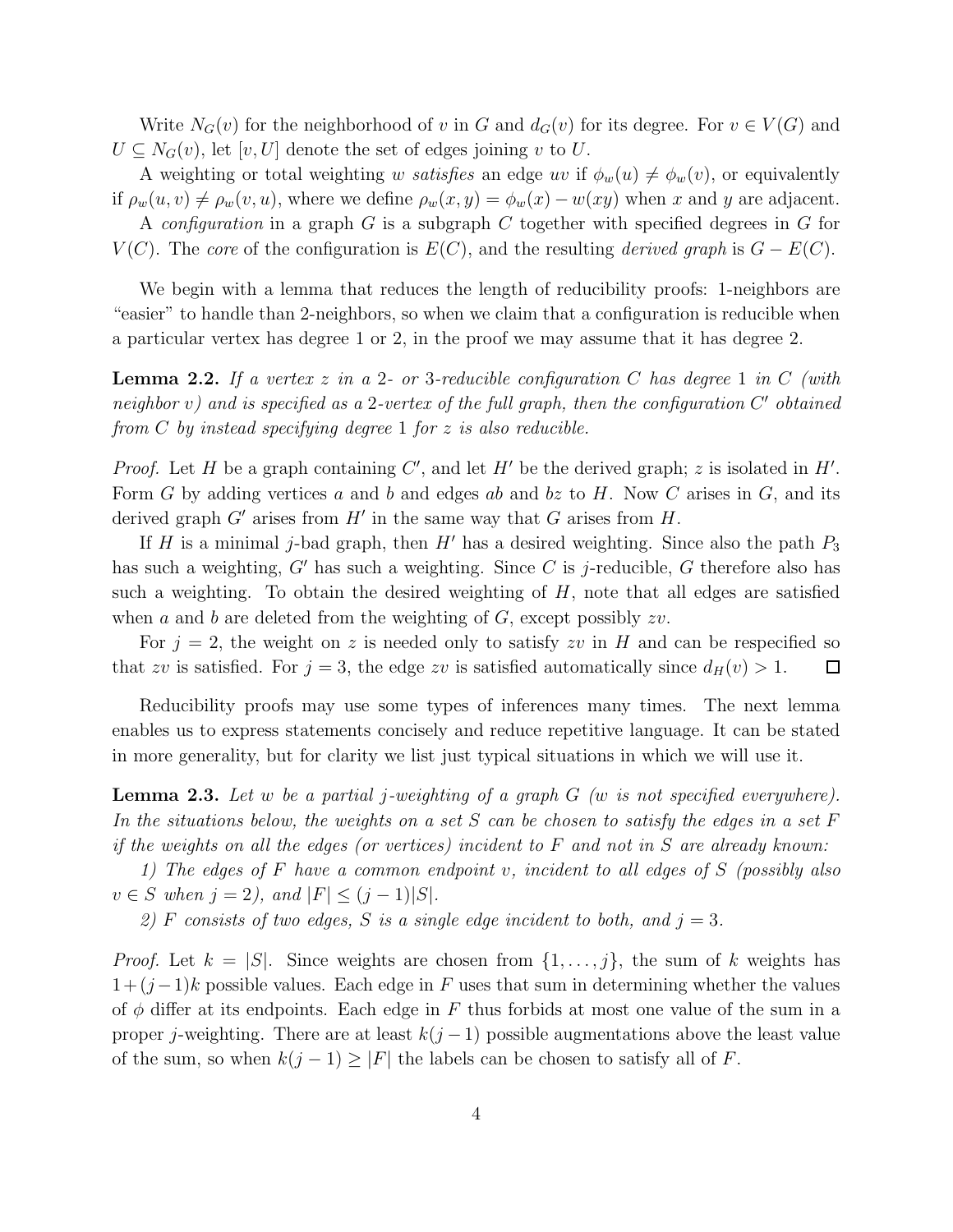Note that in  $(2)$  the weights on F may be unspecified; the weight on an edge does not affect whether it is satisfied. Similarly, if  $F = \{uv\}$ , and S is a single edge incident to v or is v itself, and the weights of all other items incident to uv are known, then the weight on  $S$ can be chosen in  $j-1$  ways to satisfy F.  $\Box$ 

Remark 2.4. We use Lemma 2.3 frequently in reducibility arguments, invoked without mention in 2-reducibility when we write "choose  $w(vz)$  to statisfy  $vx$ " or "choose  $w(v)$  and  $w(vz)$  to satisfy vx and vv<sup>'"</sup>. In 3-reducibility, a choice can satisfy more. In 2-reducibility we can choose one weight to avoid one value, but in 3-reducibility it can avoid two values.

Another method of satisfying an edge  $uv$  is to create sufficient imbalance between the contributions at u and v to guarantee that  $\phi(u) \neq \phi(v)$  when the weighting is completed. When we write "Set  $w(uv) = 3$  to ensure satisfying  $vz$ ", we mean that no way of choosing weights on the remaining edges can produce  $\phi(w) = \phi(v)$ . Saying that an edge is "automatically satisfied" has a similar meaning. For example, any edge joining a 1-vertex to a 3-vertex is automatically satisfied for (total) 2-weightings, while putting weight 1 at the 1-vertex ensures satisfying the edge even when the neighbor has degree 2.

The figures for configurations show the core in bold; the derived graph  $G'$  is obtained by deleting the core. Also, with  $w'$  assumed to be a proper j-weighting of  $G'$ , the label on an edge e is  $w'(e)$ , and the label in a circle at a vertex x with one neighbor u is  $\rho_{w'}(x, u)$ . To satisfy xu, the sum of the contributions at u other than  $w'(xu)$  must differ from  $\rho_{w'}(x, u)$ .

The figures do not show cases where some of the specified vertices may be equal. For instances where such equalities do not affect the validity of the written argument, we make no comment about possible changes in the illustration.

As mentioned earlier, proving reducibility for a configuration means modifying or extending a proper *j*-weighting  $w'$  of the derived graph  $G'$  to obtain a *j*-weighting  $w$  of  $G$  such that the edges in or incident to the core become satisfied, while the other edges of  $G'$  remain satisfied. If we do not change the weights on edges of  $G'$  incident to the core, then we do not change the fact that all edges of  $G'$  not incident to the core are satisfied.

With these preparations, we begin the reducibility arguments. The first lemma takes care of many degenerate cases of later configurations in which specified vertices may be identical.

Lemma 2.5. *The following configurations are both* 2*-reducible and* 3*-reducible:*

*(1) A* 3*-cycle through two* 2*-vertices and one* 4 <sup>−</sup>*-vertex.*

*(2) A* 3*-cycle through one* 2*-vertex* z *and two vertices that each may be a* 3*-vertex, a* 4*-vertex with a* 1*-neighbor, or a* 5*-vertex with a* 1*-neighbor. In addition, one neighbor of* z *is allowed to be a* 4*-vertex with a* 2*-neighbor other than* z *(and no* 1*-neighbor).*

*Proof.* When G is a 3-cycle, the weights can be chosen to produce colors  $\{3, 4, 5\}$  at the vertices, for either value of j. When  $G \neq C_3$ , we extend a proper j-weighting w' of a subgraph G' obtained by deleting the core (see Figure 1).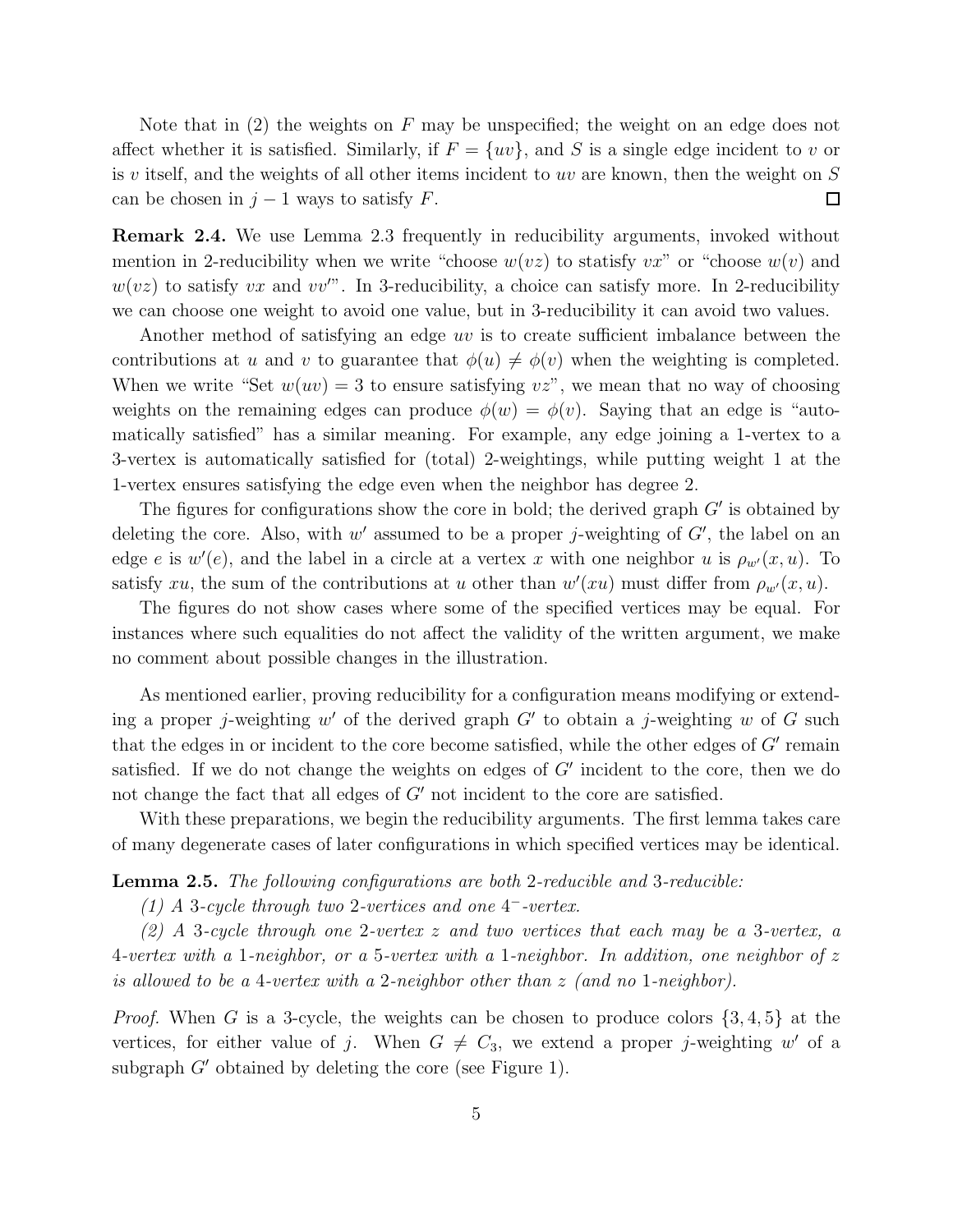For  $(1)$ , let v be the 3<sup>+</sup>-vertex on the cycle, and let z and z' be the 2-vertices. To extend w' to w, first set  $w(zz') = 1$ , and also set  $w(v) = 2$  if  $j = 2$ . This ensures satisfying vz and vz'. If  $j = 2$ , then fix  $w(z) = 1$ , choose  $w(vz)$  and  $w(vz')$  to satisfy  $\Gamma_{G'}(v)$ , and choose  $w(z')$ to satisfy zz'. If  $j = 3$ , then require  $w(vz) \neq w(vz')$  with  $w(vz) \in \{1,2\}$  and  $w(vz') \in \{2,3\}$ to satisfy zz'. There are three choices for  $w(vz) + w(vz')$ , so we can choose them also to satisfy  $\Gamma_{G'}(v)$ , since  $d_{G'}(v) \leq 2$ .

For (2), let v and v' be the other vertices of the triangle. If  $d_G(v) \geq 4$ , then let u be a vertex of smallest degree in  $N(v) - \{z\}$ ; similarly define  $u' \in N(v')$ . Form G' from G by deleting  $\{v, v', v' \}$  and the edges vu and  $v'u'$  (if they exist). Figure 1 shows one of the possibilities at each of  $v$  and  $v'$ .

We first ensure that vz and v'z will be satisfied by setting  $w(vv') = j$  (and  $w(z) = 1$  if  $j = 2$ ); this will yield  $\rho_w(z, v) \leq 3 < 4 \leq \rho_w(v, z)$ , since  $d_G(v) \geq 3$ .

For  $d_G(v) = 3$ , choose  $w(vz)$  (and  $w(v)$  if  $j = 2$ ) to satisfy the one edge in  $\Gamma_{G'}(v)$ . For  $d_G(v) \in \{4, 5\}$  and  $d_G(u) = 1$ , choose  $w(vz)$  and  $w(vu)$  (and  $w(v)$  if  $j = 2$ ) to satisfy  $\Gamma_{G'}(v)$ . These cases have extra flexibility, so that if all contributions to  $\phi_w(v')$  are already known, then  $vv'$  can also be satisfied.

For  $d_G(v) = 4$  and  $d_G(u) = 2$ , choose  $w(vu)$  (and  $w(u)$  if  $j = 2$ ) to satisfy  $\Gamma_{G'}(u)$ , and then choose  $w(vz)$  (and  $w(v)$  if  $j = 2$ ) to satisfy vu and  $\Gamma_{G'}(v)$ . In this case we do not satisfy  $vv'$  using edges at v. Instead, we satisfy  $vv'$  using one of the earlier cases at v' after  $\phi_w(v)$ is known; this case is only allowed to occur at one of  $\{v, v'\}.$  $\Box$ 



Figure 1: Cases (1) and (2) for Lemma 2.5

Lemma 2.6. *The following configurations are* 3*-reducible.*

- A*. A* 2*-vertex or* 3*-vertex having a* 1*-neighbor.*
- B*. A* 4 <sup>−</sup>*-vertex whose neighbors all have degree* 2*.*
- C*. A* 3*-vertex having two* 2*-neighbors, one of which has a* 2*-neighbor.*
- D*. A* 4*-vertex having a* 1*-neighbor and a* 2 <sup>−</sup>*-neighbor.*
- **E***.* A 5<sup>+</sup>-vertex v with  $3p_1 + 2p_2 \geq d_G(v)$ , where  $p_i$  is the number of *i*-neighbors of v.

*Proof.* Let v be such a vertex in a graph G. Let  $U_i$  be the set of *i*-neighbors of v. Form  $G'$ as in Definition 2.1 (deleting the bold core), except that also any resulting isolated edges are deleted. We obtain a proper 3-weighting  $w$  of  $G$  from a proper 3-weighting  $w'$  of  $G'$ .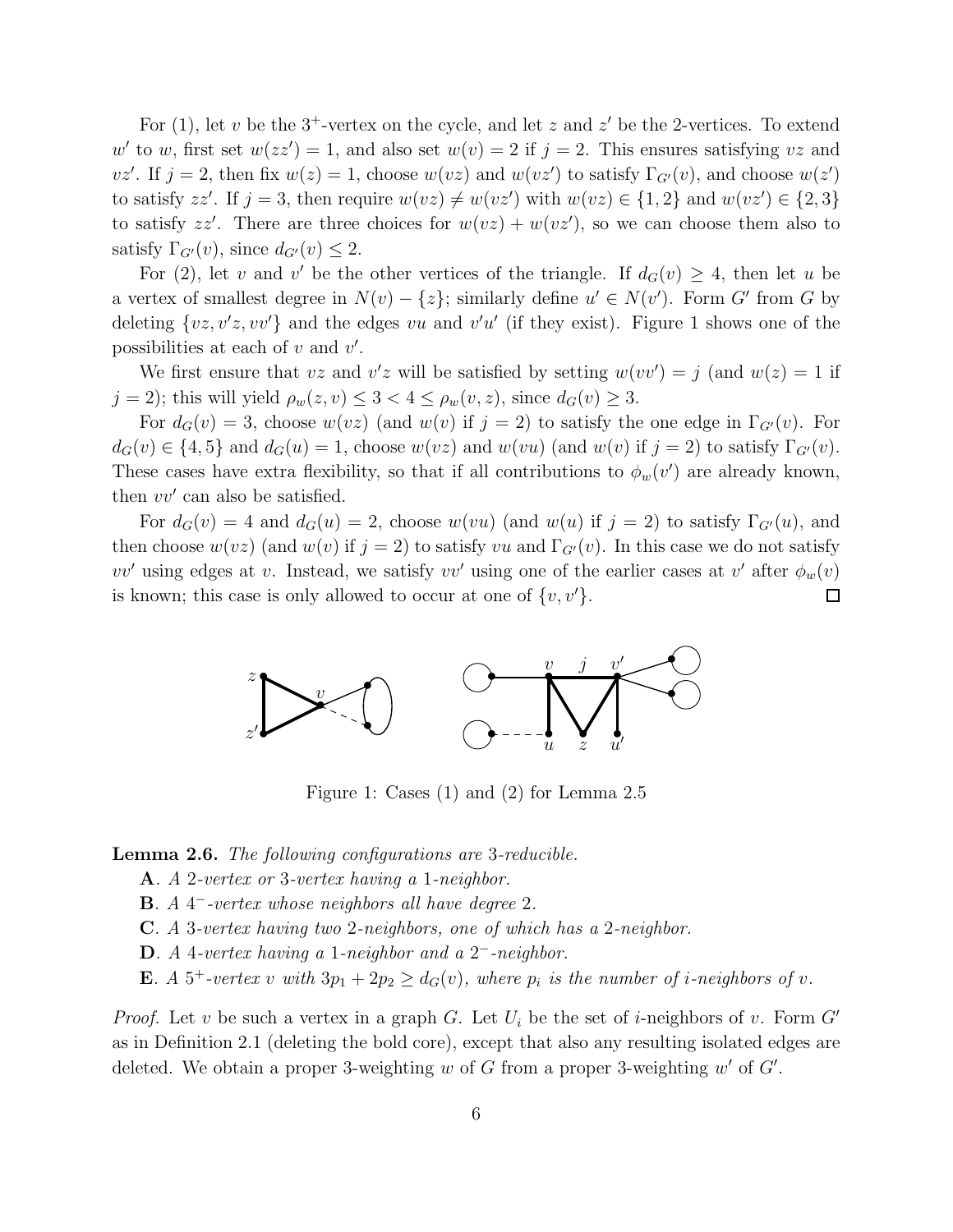**Case A:**  $d_G(v) \leq 3$  *and* v *has a* 1*-neighbor* u. As in Lemma 2.3, we can choose  $w(uv)$ to satisfy the other edges at v. With  $d_G(v) \geq 2$ , the edge uv is automatically satisfied.

By Case  $\mathbf{A}$ , deleting the core in Cases  $\mathbf{B}$ ,  $\mathbf{C}$ ,  $\mathbf{D}$  leaves no isolated edges.



Figure 2: Cases A, B, C for Lemma 2.6

**Case B:**  $d_G(v) \leq 4$  and  $U_2 = N_G(v)$ . Let z and z' be 2-neighbors of v, with  $N_G(z)$  $\{v, y\}$  and  $N_G(z') = \{v, y'\}$ . By Lemma 2.5,  $\{y, y'\} \cap \{z, z'\} = \emptyset$ . Let  $G' = G - \{vz, vz'\}$ . For  $d_G(v) = 2$  (Figure 2B), choose  $w(vz)$  to satisfy yz and  $vz'$ , and  $w(vz')$  to satisfy  $y'z'$  and  $vz$ . If  $d_G(v) \in \{3, 4\}$ , then for  $z \in N_G(v)$  with  $zy \in E(G')$ , choose  $w(vz) \in \{2, 3\} - \{\rho_{w'}(y, z)\}$ to satisfy yz. Since  $d(v) \geq 3 \geq w'(zy)$ , such choices on  $\Gamma_G(v)$  also satisfy zv.

**Case C:**  $d_G(v) = 3$  and  $U_2 = \{z, z'\}$ , with y a 2-neighbor of z. By Lemma 2.5,  $y \neq z'$ . Let  $G' = G - \{vz, vz', zy\}$ , leaving  $vx, z'y', yu \in E(G')$  (see Figure 2C). Choose  $w(vz)$  to satisfy zy and vz', then  $w(vz')$  to satisfy  $z'y'$  and vx, and finally  $w(zy)$  to satisfy yu and vz.

**Case D:**  $d_G(v) = 4$  and  $N_G(v) = \{u, z, x, x'\}$  with  $d_G(u) = 1$  and  $d_G(z) \leq 2$ . By Lemma 2.2, we may assume  $d_G(z) = 2$ . Let  $G' = G - \{vu, vz\}$ , leaving  $zy \in E(G')$  (see Figure 3D, where y may be in  $N_G(v)$ . When choosing  $w(vz)$  to satisfy zy and choosing  $w(vu)$  to satisfy vz, each has at least two possible values. Hence they can be chosen with three possible values for  $w(vz) + w(vu)$ , yielding a choice that also satisfies vx and vx'.



Figure 3: Cases D and E for Lemma 2.6

**Case E:**  $d_G(v) \geq 5$  and  $3p_1 + 2p_2 \geq d_G(v)$ . For  $z \in U_2$ , let y be the neighbor of z in G'. To satisfy yz when  $y \notin U_2$  (see Figure 3E), we need  $w(vz) \neq \rho_{w'}(y, z)$ ; there are at least two such choices for  $w(vz)$ . (If  $y \in U_2$ , then yz is deleted in G'; let  $w(yz) = 1$ . Now  $w(vy) \neq w(vz)$  is needed to satisfy yz, leaving three choices for  $w(vy) + v(vz)$ .

Edges to  $U_1$  are automatically satisfied, since  $d_G(v) \geq 2$ . For  $z \in U_2$ , the edge zv will be satisfied, since  $d_G(v) \geq 5$  yields  $\rho_w(v, z) \geq 4 > 3 \geq w(zy)$ .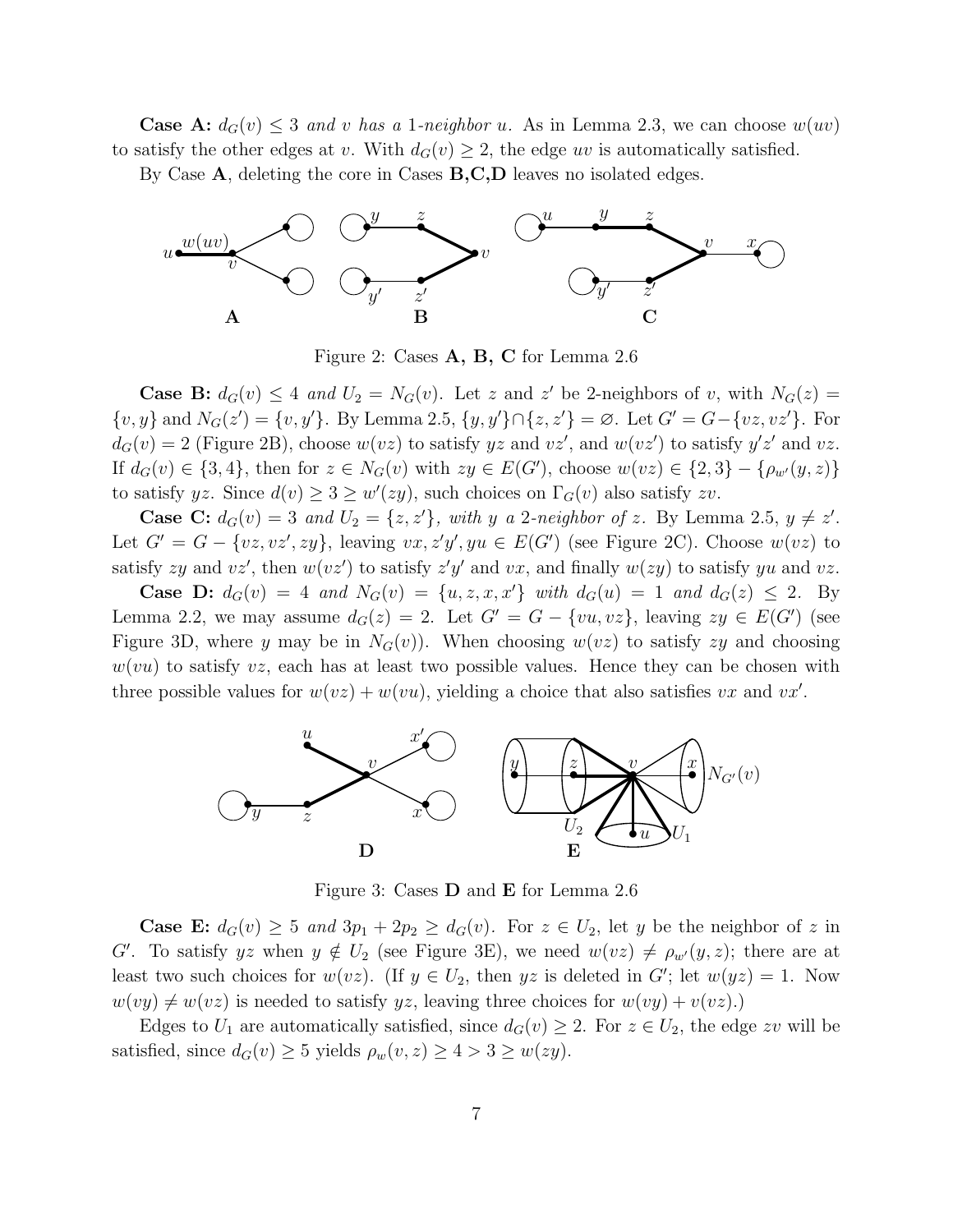It remains to satisfy  $\Gamma_{G'}(v)$ . Let  $\sigma = \sum_{e \in E(G) - E(G')} w(e)$ . We need  $\sigma \neq \phi_{w'}(x) - \phi_{w'}(v)$ when  $x \in N_{G'}(v)$ , so  $\sigma$  must avoid  $d_G(v) - p_1 - p_2$  values. It suffices to have  $1 + 2p_1 + p_2$ choices for  $\sigma$ , since we are given  $2p_1 + p_2 \geq d_G(v) - p_1 - p_2$ . Weights on [v, U<sub>1</sub>] have three choices. Weights on  $[v, U_2]$  have at least two choices, except that weights on two such edges incident to neighboring 2-vertices instead have three choices for their sum. Starting with the smallest choices, we can therefore make  $2p_1+p_2$  augmentations to the sum using choices that satisfy the edges incident to  $U_2$ . Hence there are enough choices for  $\sigma$  to satisfy  $\Gamma_{G'}(v)$ .  $\Box$ 

We now use discharging to obtain an unavoidable set of configurations.

**Lemma 2.7.** Let G be a graph with no isolated edges. If  $d(G) < 5/2$ , then G contains one *of the following configurations.*

- A*. A* 2*-vertex or* 3*-vertex having a* 1*-neighbor.*
- B*. A* 4 <sup>−</sup>*-vertex whose neighbors all have degree* 2*.*
- C*. A* 3*-vertex having two* 2*-neighbors, one of which has a* 2*-neighbor.*
- D*. A* 4*-vertex having a* 1*-neighbor and a* 2 <sup>−</sup>*-neighbor.*
- **E**. A 5<sup>+</sup>-vertex v with  $3p_1 + p_2 \geq 2d_G(v) 4$ , where  $p_i$  is the number of *i*-neighbors of v.

*Proof.* We prove that avoiding  $\mathbf{A}\text{-}\mathbf{E}$  requires  $\bar{d}(G) \geq 5/2$ . Give each  $v \in V(G)$  initial charge  $d_G(v)$ . Move charge by the following rules:

- (1) Each 4<sup>+</sup>-vertex gives  $\frac{3}{2}$  to each 1-neighbor and  $\frac{1}{2}$  to each 2-neighbor.
- (2) Each 3-vertex with a 2-neighbor gives total  $\frac{1}{2}$  to its 2-neighbors, split equally if it has two 2-neighbors.

Let  $\mu(v)$  denote the resulting charge at v; it suffices to check that  $\mu(v) \geq \frac{5}{2}$  $\frac{5}{2}$  for all v. For  $\mathbf{Z} \in \{\mathbf{A}, \mathbf{B}, \mathbf{C}, \mathbf{D}, \mathbf{E}\},$  let  $\overline{\mathbf{Z}}$  mean "configuration  $\mathbf{Z}$  does not occur in  $G$ ".

Case  $d(v) = 1$ : By  $\overline{A}$ , the neighbor of a 1-vertex v has degree at least 4, so  $\mu(v) = \frac{5}{2}$ . Case  $d(v) = 2$ : By  $\overline{A}$  and  $\overline{B}$ , v has a 3<sup>+</sup>-neighbor and receives from it  $\frac{1}{4}$  or  $\frac{1}{2}$ . If only  $\frac{1}{4}$ ,

then  $\overline{\mathbf{C}}$  implies that v also receives at least  $\frac{1}{4}$  from its other neighbor, so  $\mu(v) \geq \frac{5}{2}$  $\frac{5}{2}$ . Case  $d(v) = 3$ : By  $\overline{A}$  and  $\overline{B}$ , v has no 1-neighbor and at most two 2-neighbors. Hence v

gives away 0 or  $\frac{1}{2}$ , and  $\mu(v) \geq \frac{5}{2}$  $\frac{5}{2}$ .

Case  $d(v) = 4$ : By  $\overline{D}$  and  $\overline{B}$ , v has at most one 1-neighbor, has a 2-neighbor only if it has no 1-neighbor, and has at most three 2-neighbors. It loses at most  $\frac{3}{2}$ , and  $\mu(v) \ge \frac{5}{2}$  $\frac{5}{2}$ .

Case  $d(v) \geq 5$ : v gives  $\frac{3}{2}$  to each 1-neighbor and  $\frac{1}{2}$  to each 2-neighbor. By  $\overline{E}$ ,  $\mu(v)$  =  $d_G(v)-\frac{1}{2}$  $\frac{1}{2}(3p_1+p_2)\geq d_G(v)-\frac{1}{2}$  $\frac{1}{2}(2d_G(v)-5)=\frac{5}{2}.$  $\Box$ 

**Theorem 2.8.** *If* G has no isolated edge, and Mad  $(G) < \frac{5}{2}$  $\frac{5}{2}$ , then *G* has a proper 3-weighting.

*Proof.* A minimal counterexample contains none of  $\mathbf{A}-\mathbf{E}$  in Lemma 2.6. Since it has average degree less than 5/2, it contains a configuration in Lemma 2.7. The configurations are the same except for **E**. Since a 5<sup>+</sup>-vertex v satisfying  $3p_1 + p_2 \geq 2d_G(v) - 4$  also satisfies  $3p_1+2p_2 \geq d_G(v)$ , every graph with Mad  $(G) < 5/2$  contains a 3-reducible configuration.  $\Box$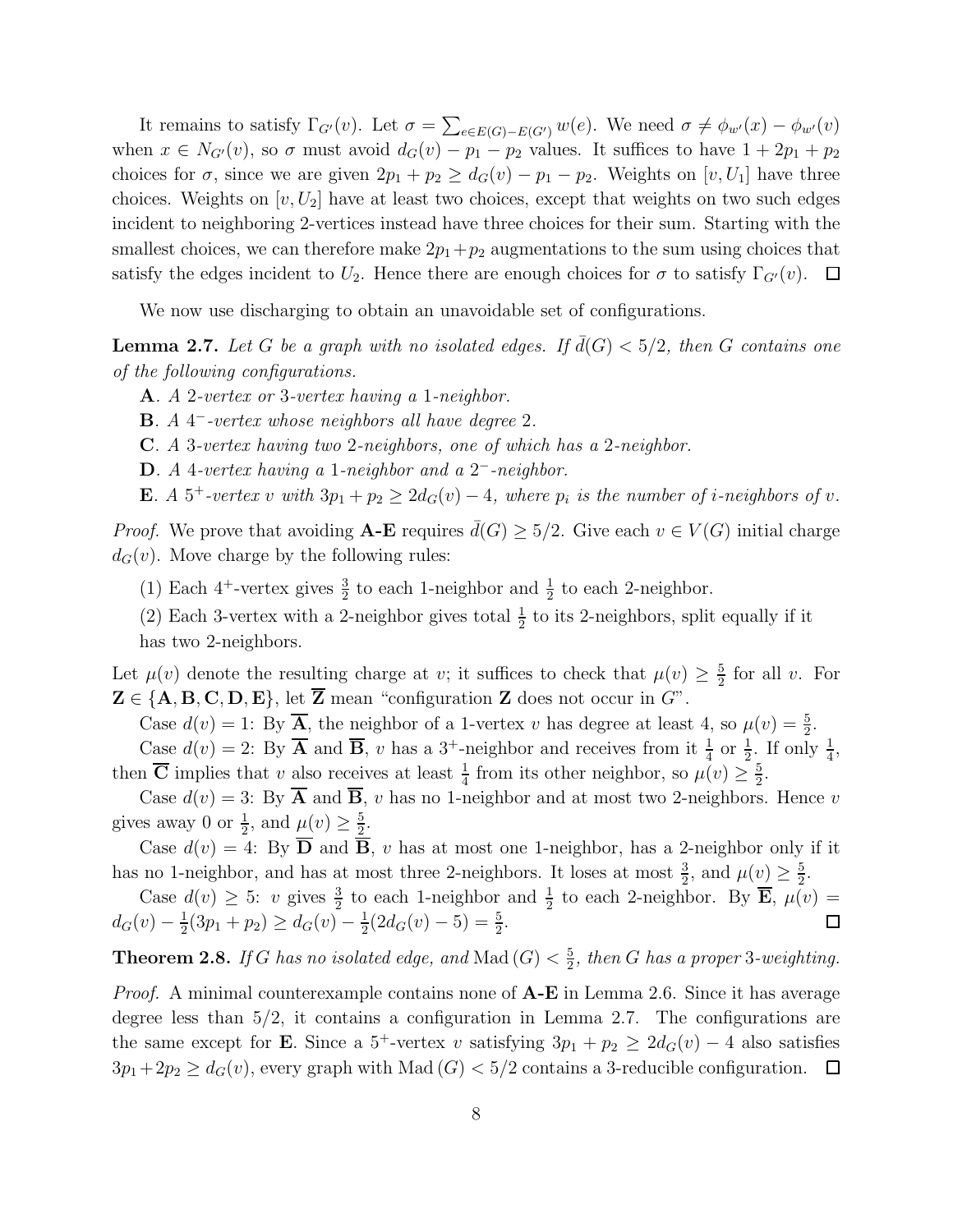For the 1, 2-Conjecture, we again begin with reducible configurations. Isolated edges are now allowed, which eliminates some technicalities. We will use Lemma 2.7, but the list of 2-reducible configurations is different. In obtaining a proper total 2-weighting of G from such a weighting of a subgraph  $G'$ , we may erase weights from some vertices and recolor them.

Configuration B in the next lemma is more general than is needed for the 1, 2-Conjecture when Mad  $(G) < 5/2$ , but we will need its full generality in the proof for Mad  $(G) < 8/3$ .

Lemma 2.9. *A minimal* 2*-bad graph contains none of the following configurations.*

A*. A* 3 <sup>−</sup>*-vertex having a* 1*-neighbor.*

B*. A* 4 <sup>−</sup>*-vertex having two* 2 <sup>−</sup>*-neighbors.*

C*.* A 5<sup>+</sup>-vertex v whose number of  $2^-$ -neighbors is at least  $(d(v) - 1)/2$ *.* 

*Proof.* In each case, we obtain a proper total 2-weighting of  $G$  from such a weighting  $w'$  of the derived graph  $G'$ . Let  $v$  be the specified vertex. Since isolated edges have proper total 2-weightings, we may assume that any 1-vertex in  $G$  has a  $2^+$ -neighbor. In the extension arguments, we use Lemma 2.3 frequently to choose labels.

**Case A:**  $d(v) \leq 3$ , and v has a 1-neighbor u. For  $d(v) = 3$ , let  $N_{G'}(v) = \{x, x'\}$  (see Figure 4A). Uncolor v, and then choose  $w(v), w(uv) \in \{1,2\}$  to satisfy vx and vx'. Now choose  $w(u)$  to satisfy uv. When  $d(v) = 2$ , we only need  $w(v) + w(uv)$  to avoid one value.



Figure 4: Cases A and C for Lemma 2.9

**Case C:**  $d(v) \geq 5$  *and v has at least*  $\frac{d(v)-1}{2}$  2<sup>−</sup>*-neighbors.* Let *U* be a set of *p* such neighbors, where  $p = \left\lceil \frac{d(v)-1}{2} \right\rceil$  $\left[\frac{p}{2}\right]$ , and let  $G' = G - [v, U]$  and  $X = N_{G'}(v)$ . By Lemma 2.2, for  $z \in U$  we may assume  $d_G(z) = 2$  and let  $\{y\} = N_{G'}(z)$  (see Figure 4C). Uncolor z.

By Lemma 2.3, we can choose the  $p+1$  weights on  $\{v\} \cup \{vz : z \in U\}$  to satisfy  $[v, X]$  in G, since  $p + 1 \ge d(v) - p$ . Now choose  $w(z)$  for  $z \in U$  to satisfy zy. Finally, since  $d(v) \ge 5$ , we have  $\rho_w(v, z) \geq 5 > 4 \geq w(z) + w(zy)$ , so zv is automatically satisfied.

**Case B:** v has two 2<sup>-</sup>-neighbors z and z'. By Lemma 2.2, we may assume  $d_G(z)$  =  $d_G(z') = 2$ . By Lemma 2.5, we may assume  $zz' \notin E(G)$ . Let  $G' = G - \{vz, vz'\}$ . Since the edges of  $G'$  incident to the core must be satisfied in the extension to  $G$ , uncolor  $v, z$ , and  $z'$ .

Subcase 1:  $d_G(v) \in \{3, 4\}$ . Let  $X = N_G(v) - \{z, z'\}$  (Figure 5). Let  $a = \sum_{x \in X} w'(vx)$ . If  $a \geq 2$ , then setting  $w(v) = 2$  ensures satisfying vz and vz'. Using  $|X| \leq 2$ , choose  $w(vz)$ and  $w(vz')$  to satisfy  $\Gamma_{G'}(v)$ . Now choose  $w(z)$  and  $w(z')$  to satisfy yz and  $y'z'$ , respectively.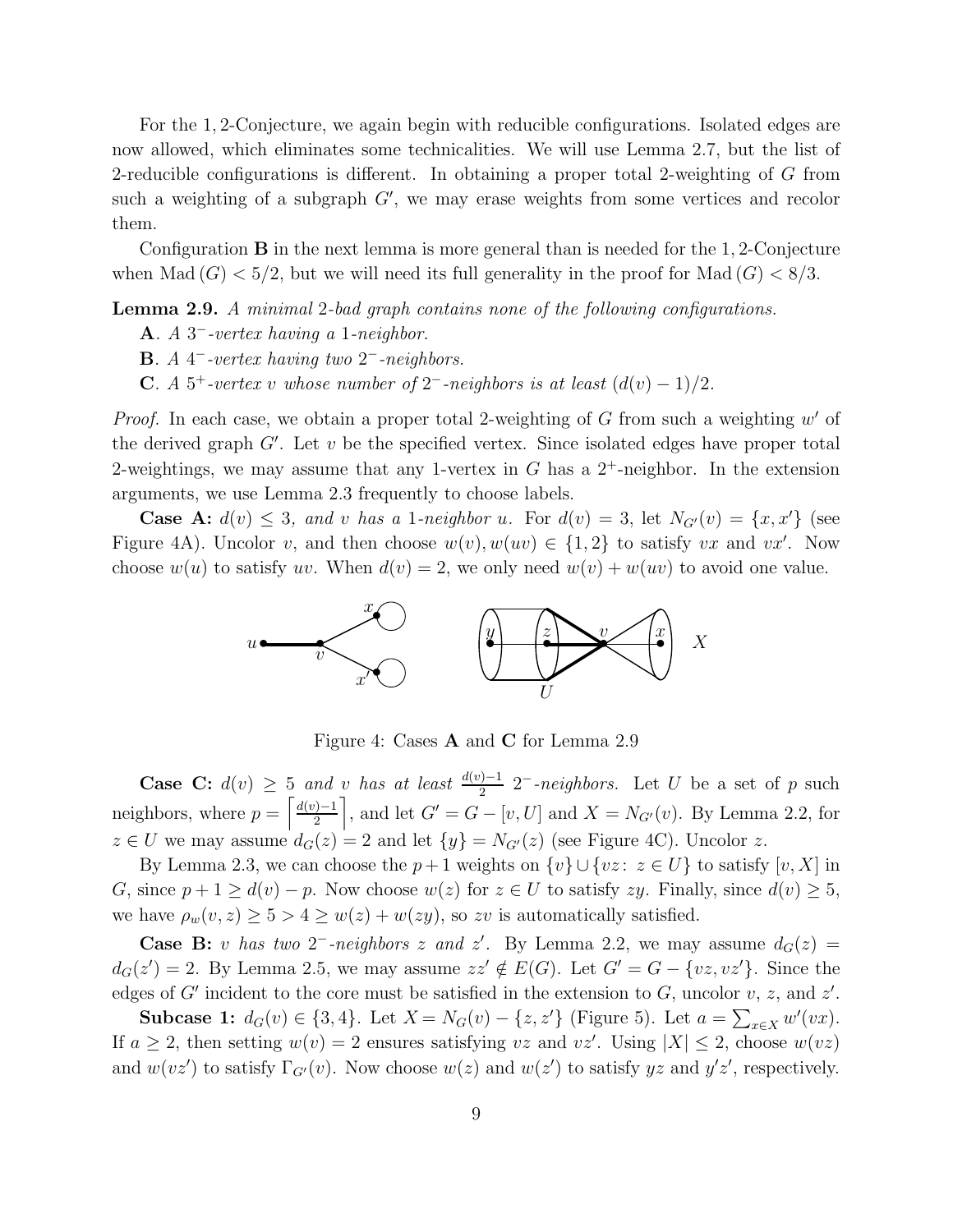Hence we may assume  $a = 1$ , which requires  $d_G(v) = 3$ . If  $w'(yz) = 1$ , then set  $w(vz') = 2$ to ensure satisfying vz. Next choose  $w(z')$  to satisfy  $z'y'$ , and then choose  $w(v)$  and  $w(vz)$ to satisfy  $vz'$  and  $vx$ . Finally, choose  $w(z)$  to satisfy yz.

By symmetry, we may now assume  $a = 1$  and  $w'(yz) = w'(y'z') = 2$ , as in the middle picture in Figure 5. If  $w'(y) = 1$ , then we can exchange  $w'(y)$  and  $w'(yz)$  with no effect on the satisfaction of any edge in  $\Gamma_{G'}(y)$  except yz, thereby reaching the case in the preceding paragraph. Hence by symmetry we may also assume  $w'(y) = w'(y') = 2$ .

Let  $b = \rho_{w}(x, v)$ . If  $b = 4$ , then set  $w(zv) = w(v) = w(vz') = 2$  to satisfy vx and ensure satisfying vz and vz'; then choose  $w(z)$  and  $w(z')$  to satisfy zy and  $z'y'$ , respectively. If  $b \neq 4$ , then set  $w(v) = 2$  and  $w(z) = w(zv) = w(vz') = w(z') = 1$ . By  $\overline{\mathbf{A}}$ , we have  $d_G(y) \geq 2$ and hence  $\rho_{w'}(y, z) > 2$ , so yz is satisfied (similarly for  $y'z'$ ). These values also satisfy  $\Gamma_G(v)$ .



Figure 5: Case B for Lemma 3.4

**Subcase 2:**  $d_G(v) = 2$ . For this subcase, let  $z_1 = z$  and  $z_2 = z'$ . For  $i \in \{1,2\}$ , let  ${y_i} = N_{G'}(z_i)$ , let  $b_i = w'(y_iz_i)$ , and let  $a_i = \rho_{w'}(y_i, z_i)$ , as on the right in Figure 2.9. To satisfy  $y_i z_i$ , fix  $w(vz_i) = 3 - w(z_i)$  when  $a_i$  is even and  $w(vz_i) = w(z_i)$  when  $a_i$  is odd. We then must choose  $w(z_1)$  and  $w(z_2)$  (and hence  $w(vz_1)$  and  $w(vz_2)$ ) to satisfy  $vz_2$  and  $vz_1$ . We need  $b_1 + w(z_1) \neq w(v) + w(vz_2)$  and  $b_2 + w(z_2) \neq w(v) + w(vz_1)$ .

When  $a_1 - a_2$  is even, set  $w(v) = 1$ . When  $a_1$  and  $a_2$  are both even, using  $w(vz_i) =$  $3-w(z_i)$  converts the requirements to  $b_1+w(z_1) \neq 4-w(z_2)$  and  $b_2+w(z_2) \neq 4-w(z_1)$ . With two choices for both  $w(z_1)$  and  $w(z_2)$ , we can pick them so that  $w(z_1)+w(z_2) \notin \{4-b_1, 4-b_2\}.$ When  $a_1$  and  $a_2$  are both odd, using  $w(vz_i) = w(z_i)$  it suffices to choose  $w(z_1), w(z_2) \in \{1, 2\}$ so that  $w(z_1) - w(z_2) \notin \{1 - b_1, b_2 - 1\}$ . Since the difference can be any of the three values in  $\{1, 0, -1\}$ , this also can be done.

When  $a_1$  and  $a_2$  have opposite parity, we may assume that  $a_1$  is even. Now set  $w(v) =$  $3 - b_1$  and  $w(z_1) = w(z_2) = b_1$ . Using  $w(vz_1) = 3 - w(z_1)$  and  $w(vz_2) = w(z_2)$ , we have satisfied  $vz_1$  because  $b_1 + w(z_1) = 2b_1 \neq 3 = w(v) + w(z_2)$ , and we have satisfied  $vz_2$  because  $b_2 + w(z_2) = b_2 + b_1 \neq 6 - 2b_1 = w(v) + 3 - w(z_1).$  $\Box$ 

#### **Theorem 2.10.** If  $\text{Mad}(G) < 5/2$ , then G has a proper total 2-weighting.

*Proof.* By Lemma 2.9, a minimal counterexample contains no configuration listed there. Since it has average degree less than 5/2, it contains a configuration listed in Lemma 2.7. Configurations  $A-D$  are all 2-reducible, by  $A$  and  $B$  of Lemma 2.9. Hence to show that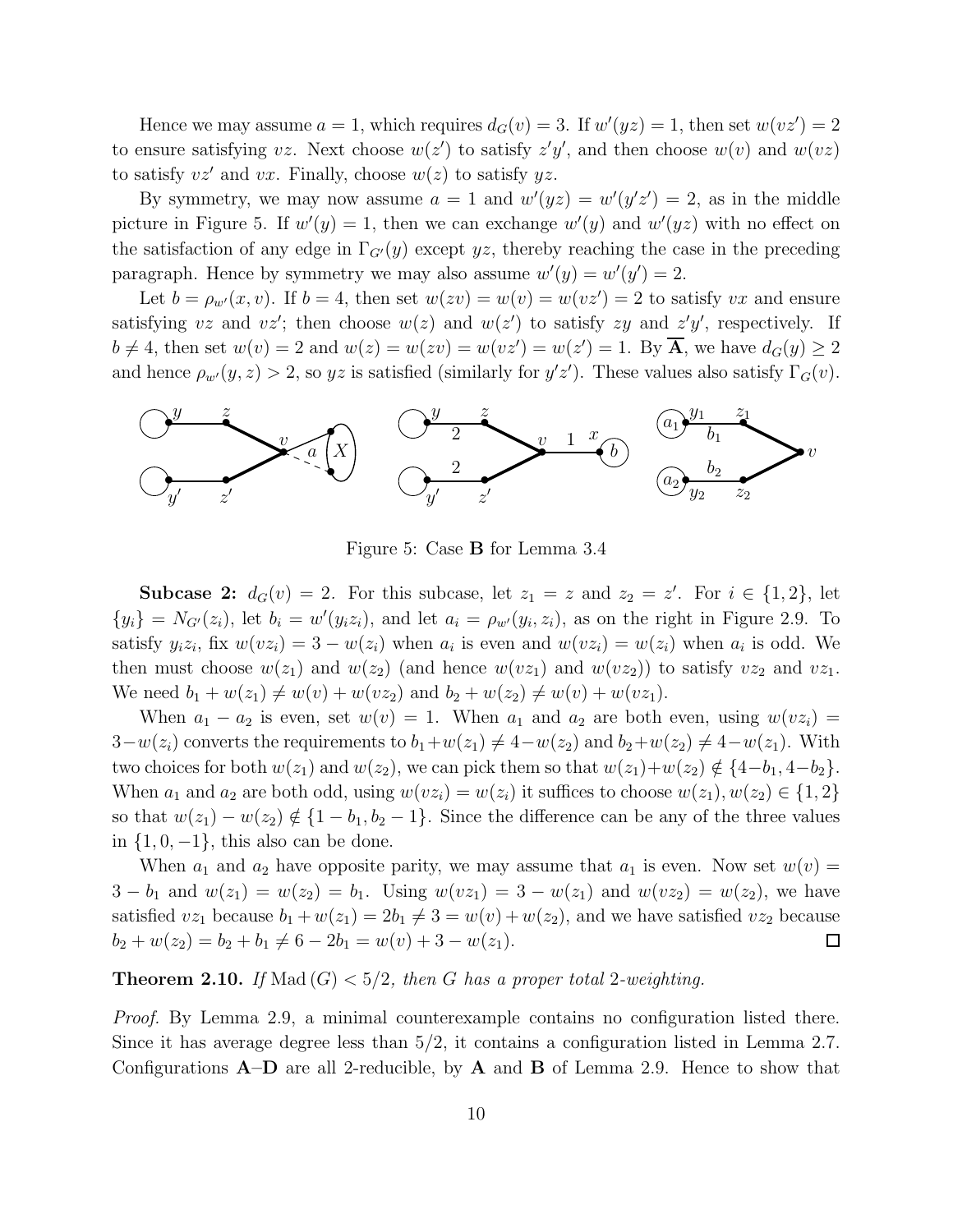every graph with Mad  $(G) < 5/2$  contains a 2-reducible configuration, it suffices to show that a 5<sup>+</sup>-vertex v satisfying  $3p_1 + p_2 \geq 2d_G(v) - 4$  also satisfies  $2p_1 + 2p_2 \geq d_G(v) - 1$ . If the desired inequality fails, then subtracting  $2p_1 + 2p_2 \leq d_G(v) - 2$  from the given inequality yields  $p_1 \geq d_G(v) - 2$ . Since  $d_G(v) - 2 \geq (d_G(v) - 1)/2$ , the desired inequality follows.  $\Box$ 

# 3 Proper Total 2-weighting when  $\text{Mad}(G) < 8/3$

A graph formed by adding a pendant edge at each vertex of a 3-regular graph has average degree 5/2. It has no configuration in Lemma 2.9, since each 4-vertex has one 1-neighbor and three 4-neighbors. Further 2-reducible configurations will require multiple "almostreducible" vertices. We introduce two types.

**Definition 3.1.** A *β*-vertex is a 3-vertex having exactly one 2-neighbor and no 1-neighbor. A  $\beta'$ -vertex is a 2k-vertex, where  $k \geq 2$ , having exactly  $k-1$  neighbors of degree 1 and no 2-neighbor. For  $\gamma \in \{\beta, \beta'\}$ , a  $\gamma$ -neighbor of v is a  $\gamma$ -vertex in  $N(v)$ .

We will show in Lemma 3.4 that various configurations involving such vertices are 2 reducible. Theorem 3.5 shows that these plus the configurations in Lemma 2.9 form an unavoidable set when Mad  $(G) < 8/3$ . The argument would be shorter if adjacent  $\beta'$ -vertices of degree 4 formed a reducible configuration, but our usual method fails there.

Example 3.2. Let v and v' be adjacent  $\beta'$ -vertices of degree 4 in G, having 1-neighbors u and u', respectively. As in Section 2, the core F is  $\{uv, vv', v'u'\}$ , and  $G' = G - F$ . A total 2-weighting  $w'$  of  $G'$  may assign labels as indicated in Figure 6. To extend  $w'$ , we need  $w(uv) + w(v) + w(vv') \in \{3, 6\}$ ; hence these three weights must be equal. Similarly,  $w(u'v') + w(v') + w(vv') \in \{3, 6\}.$  Since  $w(vv')$  can take only one value, we have forced  $\phi_w(v) = \phi_w(v')$ . Hence no extension to a proper total 2-weighting is possible.

Another would-be-useful but non-reducible configuration consists of a  $\beta$ -vertex v whose 2-neighbor  $z$  has a 2-neighbor  $y$ . A total 2-weighting  $w'$  of  $G'$  may assign labels as indicated in Figure 6. The values of  $\phi'_{w'}$  at the neighbors of v other than z force  $w(v) = w(vz) = 1$ . Now satisfying vz requires  $w(z) = w(zy)$ . Similarly, satisfying xy requires  $w(y) = w(yz)$ . We conclude  $w(z) = w(y)$ , but now yz cannot be satisfied, since also  $w(yx) = w(zv)$ .  $\Box$ 

Graphs formed by adding a pendant edge at each vertex of a 3-regular graph contain only configuration  $\bf{F}$  among those in Lemma 3.4. Although its reducibility proof does not require the full flexibility of choosing weights in it, Example 3.2 shows that the local argument cannot be completed when a  $\beta'$ -vertex has only one  $\beta'$ -neighbor (of degree 4).

Example 3.2 also shows that a  $\beta$ -vertex is not reducible, even when its 2-neighbor has another 2-neighbor. Nevertheless, when a  $\beta$ -vertex appears in a minimal 2-bad graph we can guarantee satisfying all but one specified edge at that vertex. This is useful when we can ensure satisfying that edge, such as when its other endpoint has high degree.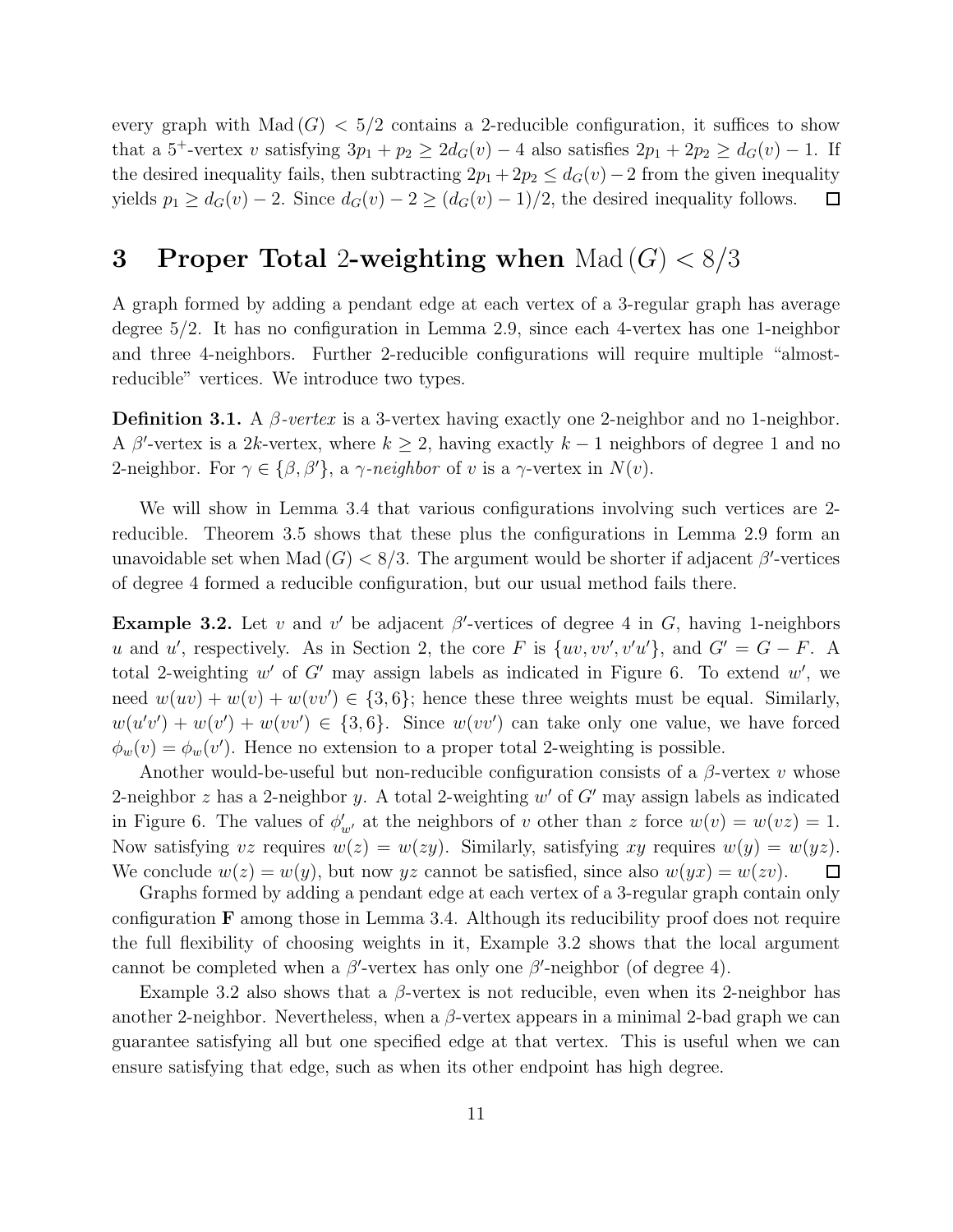

Figure 6: Non-reducible: adjacent  $\beta'$ -vertices, or  $\beta$ -vertex near extra 2-vertex

**Lemma 3.3.** Let v be a  $\beta$ -vertex with 2-neighbor z in a minimal 2-bad graph G. Let  $N_G(v)$  =  $\{z, x, u\}$  and  $N_G(z) = \{v, y\}$  *(see Figure 7).* If  $G - vz$  has a proper partial 2-weighting w' *satisfying*  $\Gamma_G(x)$  *and*  $\Gamma_G(y)$ *, then* G *has a partial* 2*-weighting* w *satisfying* the *same edges other than* vu, plus vz, without changing weights on  $G - \{v, z\}$  *except possibly on yz and y.* 

*Proof.* Let  $G' = G - vz$ . By Lemma 2.9**A**,  $d(y) \ge 2$ . We want to choose  $w(v)$ ,  $w(z)$ , and  $w(vz)$  to satisfy  $\{xv, vz, zy\}$ , leaving edges other than vu satisfied.

Let  $a = \rho_{w}(y, z)$ . If  $a \geq 4$ , then setting  $w(zv) = 1$  ensures satisfying yz, after which we choose  $w(v)$  to satisfy vx and  $w(z)$  to satisfy vz.

If  $a = 3$  and  $d_G(y) = 3$ , then  $w'(y) = 1$   $(y = u$  is allowed). If  $w'(yz) = 2$ , then we can exchange the weights on y and yz and apply the previous case. If  $w'(yz) = 1$ , then setting  $w(z) = w(zv) = 1$  satisfies both yz and zv, after which we choose  $w(v)$  to satisfy vx.

The remaining case is  $d_G(y) = 2$ ; let  $N_G(y) = \{z, u'\}$   $(u' = u$  is allowed). Uncolor y and yz. Setting  $w(yz) = 1$  and  $w(v) = 2$  ensures satisfying zv. Now choose  $w(vz)$  to satisfy  $vx$ ,  $w(y)$  to satisfy  $yu'$ , and  $w(z)$  to satisfy  $yz$ . □



Figure 7: Configuration for Lemma 3.3

Lemma 3.4. *The configurations below are* 2*-reducible.*

- A*. A* 3 <sup>−</sup>*-vertex having a* 1*-neighbor.*
- B*. A* 4 <sup>−</sup>*-vertex having two* 2 <sup>−</sup>*-neighbors.*
- **C***.* A 5<sup>+</sup>-vertex v whose number of 2<sup>−</sup>-neighbors is at least  $(d_G(v) 1)/2$ *.*
- D*. Two adjacent* β*-vertices.*
- **E***. A*  $\beta$ *-vertex with a*  $\beta'$ *-neighbor.*
- **F.** *A*  $\beta'$ -vertex of degree 4 having two  $\beta'$ -neighbors of degree 4.
- **G.** A 3-vertex such that each neighbor is a  $\beta$ -vertex or is a  $\beta'$ -vertex of degree 4.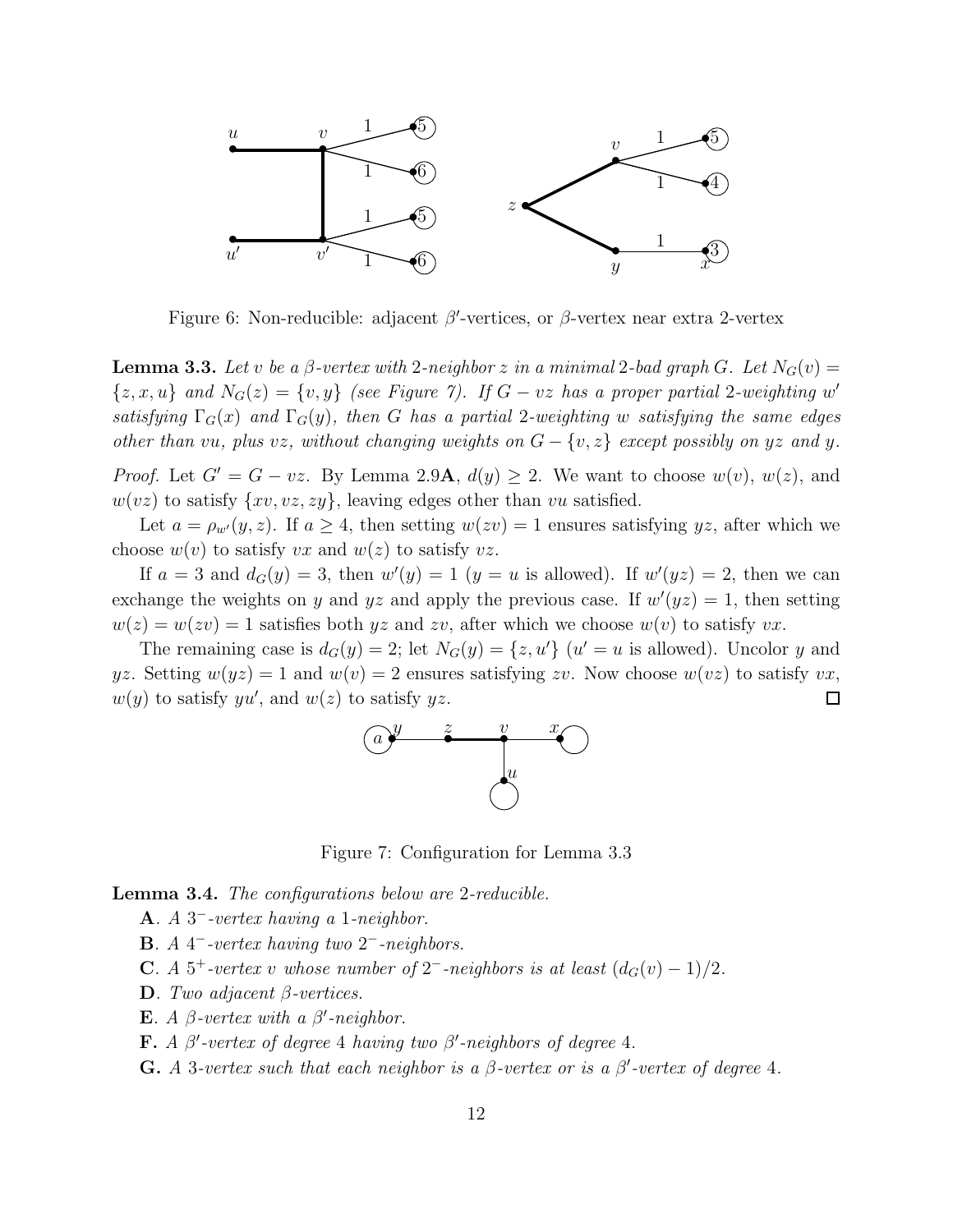*Proof.* Configurations A–C were shown to be 2-reducible in Lemma 2.9. For D–G, as usual we consider a minimal 2-bad graph G containing the specified configuration, and the derived graph  $G'$  is obtained by deleting the core, shown in bold in Figures 8-10. In each case we have a proper total 2-weighting  $w'$  of  $G'$  and produce a proper total 2-weighting w of G by choosing weights on the deleted edges and on their endpoints, leaving all other weights as in w', with the possible exception of applying Lemma 3.3. For each successive configuration, we know that the earlier configurations do not occur in G.

Case D: v and v' are adjacent  $\beta$ -vertices. As shown in Figure 8D, v and v' have degree 3, with 2-neighbors z and z', respectively. Let  $N_G(v) = \{z, v', x\}$  and  $N_G(v') = \{z', v, x'\}$ , also  $N_G(z) = \{v, y\}$  and  $N_G(z') = \{v, y'\}$   $(y = y'$  and/or  $x = x'$  are allowed in the argument). By Lemma 2.5, we may assume  $z \neq z'$ ,  $y \neq x$ , and  $y' \neq x'$ . Let  $G' = G - \{zv, vv', v'z'\}$ .

Consider first the degenerate case  $zz' \in E(G)$ , so  $y = z'$  and  $y' = z$ . This also handles the case  $y = x'$  or  $y' = x$  under appropriate relabeling. Set  $w(zz') = 1$  and  $w(vv') = 2$  to ensure satisfying zv and  $z'v'$ . Set  $w(z) = w(zv) = 2$ . Now choose  $w(v)$  to satisfy zv, choose  $w(v')$  and  $w(v'z')$  to satisfy  $vv'$  and  $v'x'$ , and choose  $w(z')$  to satisfy  $zz'$ .

Hence we may assume that the vertices are distinct as on the left in Figure 8D. Let  $a = w'(zy)$ ,  $b = \rho_{w}(y, z)$ ,  $c = w'(vx)$ , and  $d = \rho_{w'}(x, v)$ . Define  $a', b', c', d'$  analogously using  $y', z', v', x'$  In all subcases, set  $w(vv') = 2$ .

**Subcase 1:**  $d_G(y) = 2$  (or  $d_G(y') = 2$ ). Let  $N_G(y) = \{z, u\}$ . Uncolor u and yu. Treat  $y = z'$  (which implies  $u = v'$ ) as a special case. When  $y = z'$ , set  $w(zz') = w(z') = 1$ ; in general, set  $w(z) = w(z') = 1$ . In both cases, this ensures satisfying vz and  $v'z'$  (since  $w(vv') = 2$ ). Now set  $w(v'z') = 1$  when  $y = z'$ ; otherwise choose  $w(v'z')$  to satisfy  $y'z'$ . In both cases, next choose  $w(v')$  to satisfy  $v'x'$ , then  $w(v)$  and  $w(vz)$  to satisfy  $vv'$  and  $vx$ . Finally, choose  $w(z)$  to satisfy  $zz'$  when  $y = z'$ ; otherwise, choose  $w(u)$  to satisfy yu and then  $w(yu)$  to satisfy the other edge at u.

**Subcase 2:**  $d_G(y) \neq 2$ . By  $\overline{A}$ , we may assume  $d(y) \geq 3$ . If  $c = 2$  or  $a = 1$ , then  $w(vv') = 2$  ensures satisfying zv. Set  $w(v') = 2$  to guarantee satisfying  $z'v'$ . Now choose  $w(z'v')$  to satisfy  $v'x'$ , and choose  $w(z')$  to satisfy  $z'y'$ . Next choose  $w(zv)$  and  $w(v)$  to satisfy vx and vv'. Finally, choose  $w(z)$  to satisfy zy.

We may therefore assume  $c = 1$  and  $a = 2$ , and by symmetry  $c' = 1$  and  $a' = 2$ . We may also assume  $w'(y) = w'(y') = 2$ , since otherwise we can switch weights on y and yz (or on y' and  $y'z'$ , which leaves the other edges at y or y' satisfied and yields the subcase above.

With  $d_G(y) \ge 3$ , we have  $b \ge 4$  (since  $w'(y) = 2$ ). By symmetry,  $d_G(y') \ge 3$  and  $b' \ge 4$ . Now setting  $w(z) = w(z') = 1$  ensures satisfying  $\Gamma_G(z)$  and  $\Gamma_G(z')$  (since  $w(vv') = 2$ ). Finally, choose  $w(zv) + w(v)$  to avoid  $d-2$  and and  $w(z'v') + w(v')$  to avoid  $d'-2$  (allowing two choices for each sum) so that the sums are different. This satisfies  $vx, v'x'$ , and  $vv'$ .

**Case E:** v is a  $\beta$ -vertex with a  $\beta'$ -neighbor v'. Let  $N_G(v) = \{x, z, v'\}$  with  $N_G(z) = \{y, v\}$ . If  $d_G(v') \geq 6$ , then let U be the set of 1-neighbors of v'. Set  $w(v') = 2$  to guarantee satisfying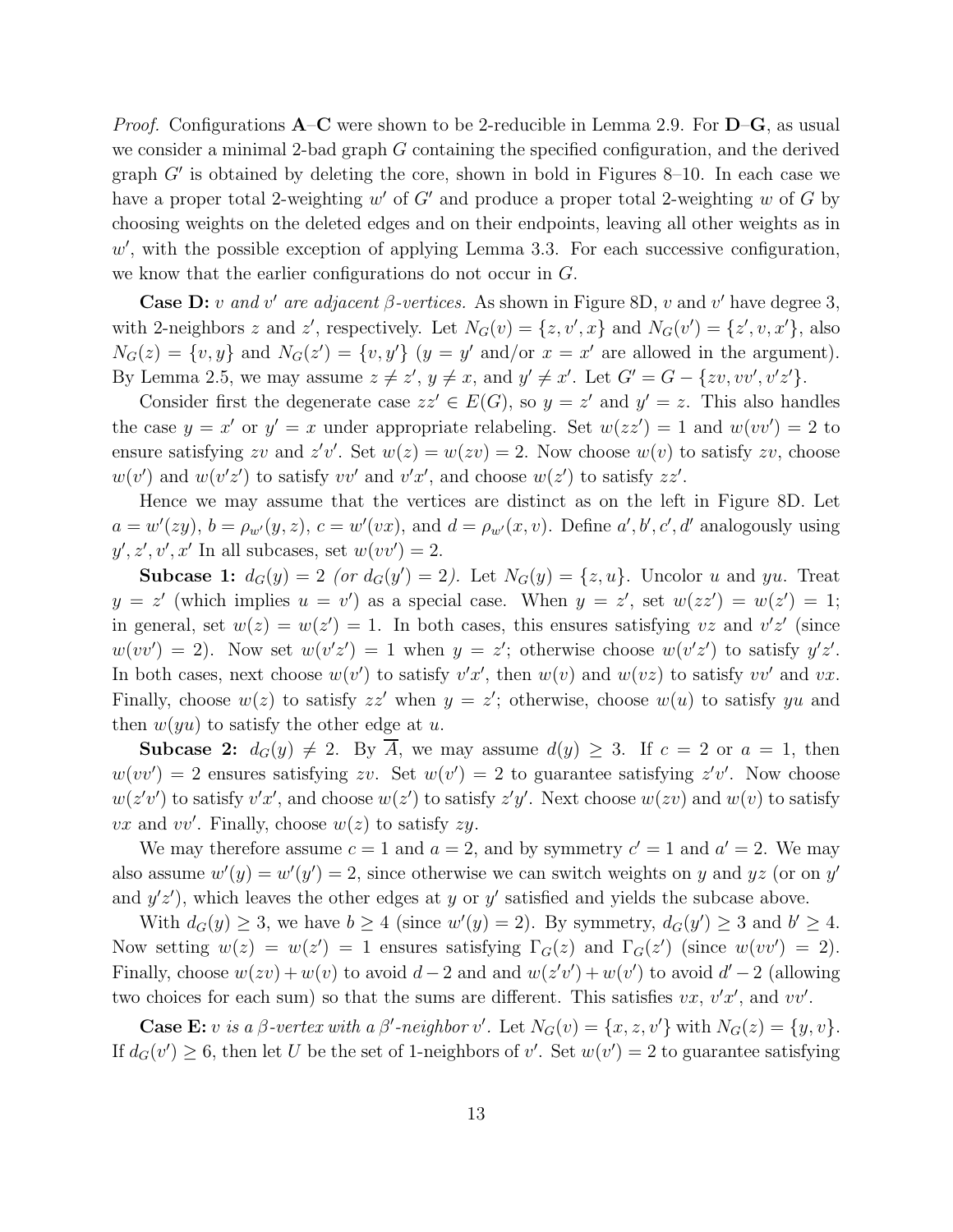

Figure 8: Cases D and E for Lemma 3.4

 $vv'$  (since now  $\rho_w(v', v) \ge 7 > 6 \ge \rho_w(v, v')$ ). Including  $vv'$ , there remain  $|[v', N_G(v') - U]|$ edges incident to  $v'$  with unchosen weights; by Lemma 2.3, we can choose them to satisfy  $[v', N_G(v') - U]$ . The edges of  $[v, U]$  are automatically satisfied. Finally, with  $w(vv')$  chosen, Lemma 3.3 allows us to complete  $w$  to a proper 2-weighting of  $G$ .

We may therefore assume  $d_G(v') = 4$ , as in Figure 8E. Let u be the 1-neighbor of v'. Let  $G' = G - \{zv, vv', v'u\}$ , leaving  $v'x', v'x'' \in E(G')$ . Let  $a = w'(zy)$ ,  $b = w'(v'x')$ ,  $b' = w'(v'x'')$ , and  $c = w'(vx)$ . The argument allows  $y \in \{x', x''\}$ . Fix  $w(u) = 1$ .

If  $b + b' - c \ge 2$ , then requiring  $w(v) + w(zv) = 3$  guarantees satisfying v'v. Next choose  $w(v'v)$  to satisfy vx, and choose  $w(v')$  and  $w(v'u)$  to satisfy v'x' and v'x''. With  $w(v) = 3-w(zv)$ , there are three choices for  $w(zv) + w(z)$ , so we can choose  $w(zv)$  and  $w(z)$ with  $w(z) + w(zv) \neq \rho_{w'}(y, z)$  to satisfy  $yz$  and  $w(z) + a \neq 3 - w(zv) + c + w(vv')$  to satisfy zv. We may therefore assume  $b + b' - c \leq 1$ .

If  $c = 2$  or  $a = 1$ , then requiring  $w(v) + w(vv') = 3$  guarantees satisfying zv. Now choose  $w(zv)$  to satisfy vx and then  $w(z)$  to satisfy zy. Finally, tentatively set  $w(vv') = 2$ and  $w(v) = 1$ , and then choose  $w(v')$  and  $w(v'u)$  to satisfy  $v'x'$  and  $v'x''$ . If  $vv'$  is not now satisfied, then  $w(v') + w(v'u) < 4$ . Now exchange weights on  $vv'$  and v while increasing  $w(v')$ or  $w(v'u)$  to satisfy  $vv'$  and preserve the satisfaction of  $v'x'$  and  $v'x''$ .

Hence we may assume  $c = 1$  and  $a = 2$ . Since also  $b + b' - c \le 1$ , we have  $b = b' = 1$ . Tentatively set  $w(v'u) = 2$ , and choose  $w(v')$  and  $w(vv')$  to satisfy  $v'x'$  and  $v'x''$ , with  $w(v') \geq w(vv')$ . If  $w(v') = 2$ , then vv' is automatically satisfied (since  $c = 1$ ), and Lemma 3.3 completes the extension to w. If  $w(v') = 1$  and the application of Lemma 3.3 produces  $w(zv) = w(v) = 2$ , then vv' is not satisfied. In this case,  $\rho_{w'}(x', v'), \rho_{w'}(x'', v') = \{6, 7\}$ , and changing  $w(v'u)$  to 1 satisfies  $vv'$  while still satisfying  $v'x'$  and  $v'x''$ .

**Case F:** v is a  $\beta'$ -vertex of degree 4 with  $\beta'$ -neighbors z and z' of degree 4. Let  $N_G(v)$  =  $\{x, u, z, z'\}.$  Let  $u, y, y'$  be the 1-neighbors of  $v, z, z'$ , respectively. (see Figure 9).

**Subcase 1:**  $zz' \in E(G)$ . Here we have a triangle of  $\beta'$ -vertices with degree 4. Let  $G' =$  $G-\lbrace vz, vz', zz', vu, zy, z'y'\rbrace$ . Let t and t' be the remaining neighbors of z and z', respectively. By symmetry, the only cases are  $w'(zt) \neq w'(z't')$  or  $w'(zt) = w'(z't') = w'(vx) = c$ .

If  $w'(zt) \neq w'(z't')$ , then by symmetry we may assume  $w'(zt) = 1$  and  $w'(z't') = 2$ . Set  $w(zz') = w(z') = w(z'v) = 2$  and  $w(zv) = w(v) = 1$  to ensure satisfying  $zz'$  and  $z'v$ . Now choose  $w(vu)$  to satisfy  $\Gamma_{G'}(v)$  and choose  $w(z'y')$  to satisfy  $\Gamma_{G'}(z')$ . Finally, choose  $w(z)$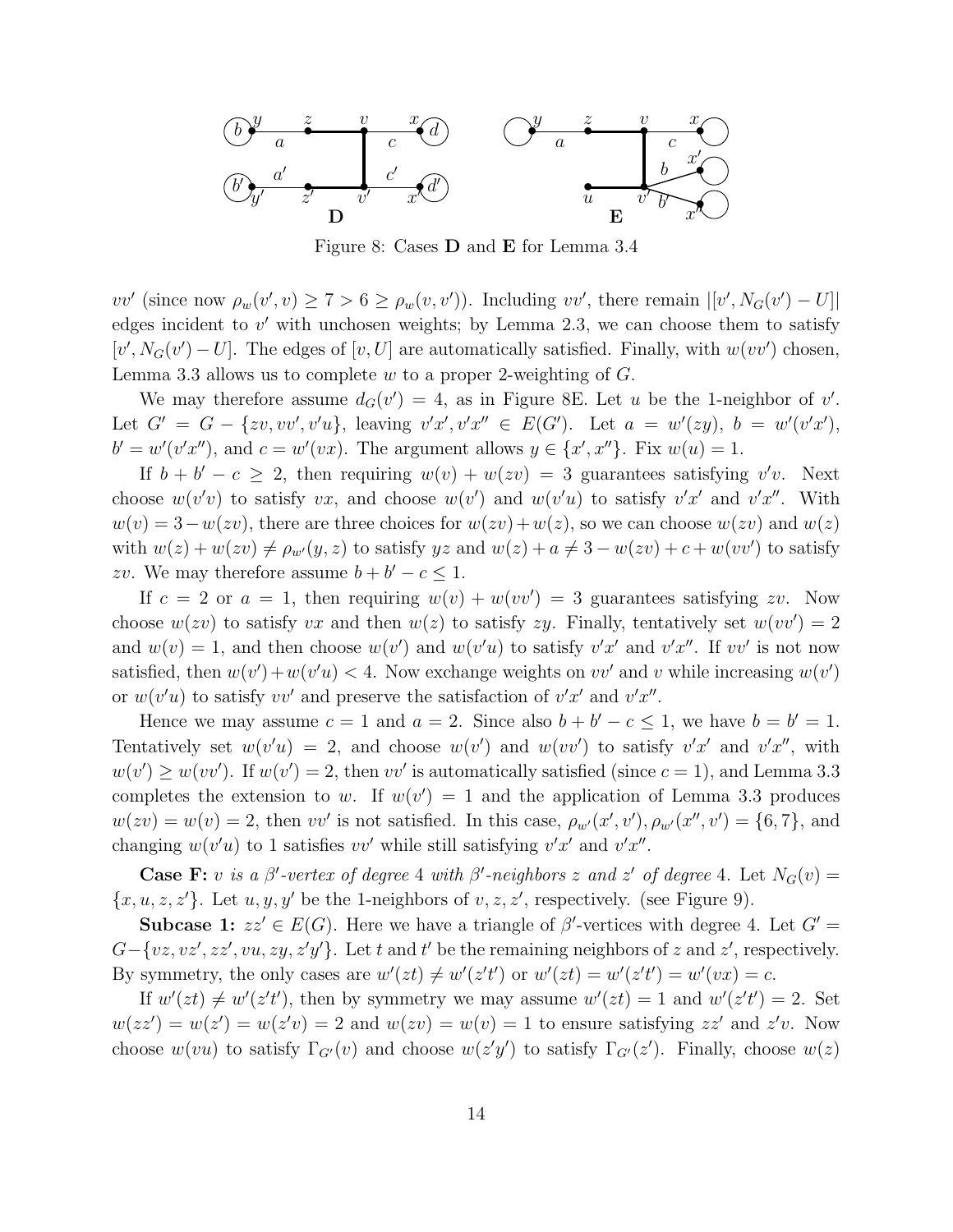and  $w(zy)$  to satisfy zv and  $\Gamma_{G'}(z)$ .

In the other case, let  $w(vu) = w(v) = w(vz) = w(vz') = a$ . Choose a to satisfy vx. Let  $w(zz') = 3 - a$ ; this ensures satisfying vz and vz'. With  $w(z')$  arbitrary, choose  $w(z'y')$  to satisfy  $z't'$ , and finally choose  $w(z)$  and  $w(zy)$  to satisfy  $zz'$  and  $zt$ .



Figure 9: Cases F1 and F2 for Lemma 3.4

Subcase 2:  $zz' \notin E(G)$ . Let  $G' = G - \{yz, zv, vu, vz', z'y'\}$ . Let  $a = \rho_{w'}(x, v)$ . If  $a \neq 6$ , then requiring  $w(v) + w(vz') = 3$  and  $w(vz) + w(vu) = 3$  satisfies xv, with  $w(vz')$ and  $w(vz)$  still choosable freely. Choose  $w(zy)$ ,  $w(z)$ , and  $w(vz)$  so that their sum avoids  $\{\rho_{w'}(s, z), \rho_{w'}(t, z)\}\$ , where  $\{s, t\} = N_{G'}(z)$ , and so that  $w(zy) + w(z) + w'(sz) + w'(tz) \neq$  $3 - w(vz) + w(v) + w(vz') + w'(vx)$  (to satisfy vz). Since  $w(v) + w(vz') = 3$ , there are three constants for  $w(zy) + w(z) + w(uz)$  to avoid, so such a choice exists. Finally, choose  $w(vz')$ ,  $w(z')$ , and  $w(z'y')$  to satisfy vz and  $\Gamma_{G'}(z)$ , again making their sum avoid three known values.

Hence we may assume  $a = 6$ . Now choosing  $w(v) = w(vu) = w(vz)$  guarantees satisfying vx; let b denote the value to be chosen for them. Let c be the total weight assigned by  $w'$  to  $\Gamma_{G'}(z')$ . If  $c=2$ , or if  $c=3$  and  $w(vx)=2$ , then let  $b=2$ . Otherwise, let  $b=1$ . In either case,  $vz'$  is guaranteed to be satisfied. Finally, choose  $w(z)$  and  $w(zy)$  to satisfy zs and zt, choose  $w(vz')$  to satisfy vz, and choose  $w(z')$  and  $w(z'y')$  to satisfy  $\Gamma_{G'}(z')$ .

**Case G:** v is a 3-vertex with neighbors  $z_1, z_2, z_3$  (where  $d_G(z_1) \geq d_G(z_2) \geq d_G(z_3)$ ) such *that each is a*  $\beta$ *-vertex or is a*  $\beta'$ *-vertex of degree* 4. For  $i \in \{1, 2, 3\}$ , let  $y_i$  be the neighbor of  $z_i$  with degree  $5 - d_G(z_i)$ . When  $d_G(z_i) = 3$ , let  $x_i$  be the other neighbor of  $z_i$  and let  $y'_i$ be the other neighbor of  $y_i$ . When  $d_G(z_i) = 4$ , let  $\{x_i, x'_i\} = N_G(z_i) - \{v, y_i\}$ .

We first reduce to the case where  $N_G(v)$  is independent. Adjacent  $\beta$ -vertices are forbidden by  $\overline{D}$ . Adjacent  $\beta$ - and  $\beta'$ -vertices are forbidden by  $\overline{E}$ .

The third possibility is that z and z' are adjacent  $\beta'$ -vertices having a common 3-neighbor v. The situation is illustrated by deleting u from the left graph in Figure 9. Label the vertices as described there, with  $G' = G - \{vz, vz', zz', zy, z'y'\}$ . If  $w'(zt) = 2$  or  $w'(vx) = 1$ , then set  $w(vz) = w(vz') = 1$  and  $w(z') = w(zz') = 2$  to ensure satisfying vz and vz'. Choose  $w(v)$  to satisfy  $vx$ , choose  $w(z'y')$  to satisfy  $z't'$ , and choose  $w(z)$  and  $w(zy)$  to satisfy  $zt$  and  $zz'$ .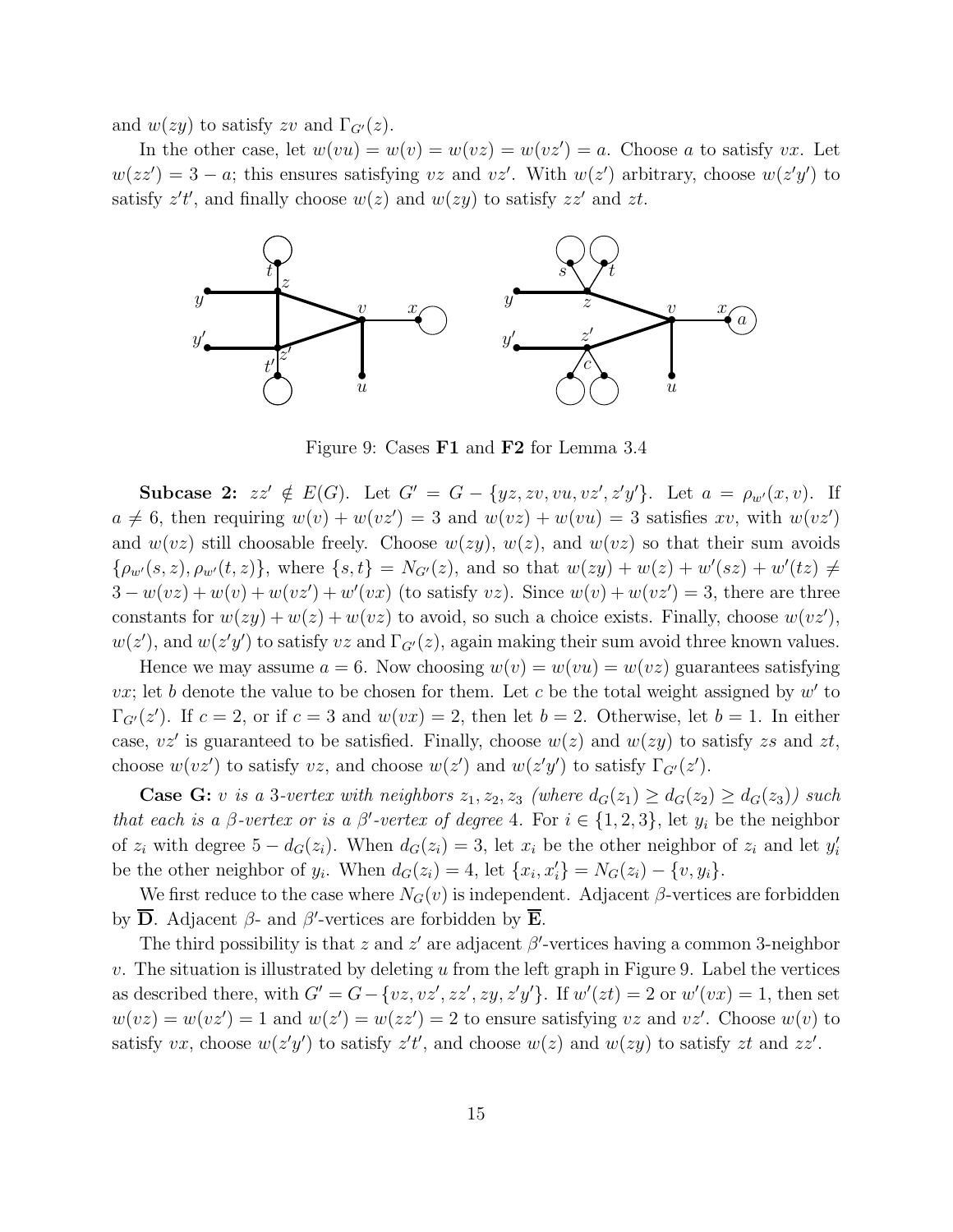By symmetry, we may now assume  $w'(zt) = w'(z't') = 1$  and  $w'(vx) = 2$ . Also,  $w'(x) = 2$ , or we can switch the weights on x and  $vx$  to reach the case just discussed. Now, using  $d(x) \geq 3$  (since x is a  $\beta$ - or  $\beta'$ -neighbor of v), we have  $\rho_{w'}(x, v) \geq 4$ . Now set  $w(zv) =$  $w(v) = w(vz') = 1$  and  $w(zz') = 2$  to satisfy vx and ensure satisfying vz and vz'. Finally, set  $w(z') = 1$ , choose  $w(z'y')$  to satisfy  $z't'$ , and choose  $w(z)$  and  $w(zy)$  to satisfy zt and  $zz'$ .

Hence we may assume that  $N_G(v)$  is independent. If two  $\beta$ -vertices in  $N_G(v)$  have a common 2-neighbor, say  $z_1$  and  $z_2$  with common 2-neighbor y, then let  $G' = G \{v_1, v_2, z_1y, z_2y\}$ . Set  $w(v_1) = w(v_2) = 2$  and  $w(y) = 1$  to ensure satisfying  $z_1y$  and z<sub>2</sub>y. Now choose  $w(v)$  to satisfy  $vz_3$ , choose  $w(z_1)$  and  $w(z_1y)$  to satisfy  $vz_1$  and  $\Gamma_{G'}(z_1)$ , and choose  $w(z_2)$  and  $w(z_2y)$  to satisfy  $vz_2$  and  $\Gamma_{G'}(z_2)$ .

Now  $N_G(v)$  independent and the 2-neighbors of β-neighbors of v are distinct. The remaining cases are shown in Figure 10. The argument does not require the vertices on circles to be distinct. Let Subcase j be the situation where j neighbors of v are  $\beta'$ -vertices. In each subcase, the deleted core consists of  $\Gamma_G(v)$  and  $\{z_1y_1, z_2y_2, z_3y_3\}$ . To obtain w from w', we must satisfy these six edges and six additional edges incident to them. We have the freedom to choose weights on the six deleted edges and their seven incident vertices.

We define operation  $S_i$  to satisfy the edges in the *i*th "branch" when  $w(vz_i)$  has been specified. If  $d_G(z_i) = 3$ , then  $S_i$  uses Lemma 3.3 to choose  $w(z_i)$ ,  $w(z_i y_i)$ , and  $w(y_i)$  (plus possible changes to weights on  $y_i y'_i$  and  $y'_i$  but not on  $z_i x_i$  or  $z_i v$ ) so that  $z_i x_i$ ,  $z_i y_i$ , and  $y_i y'_i$ become satisfied. If  $d_G(z_i) = 4$ , then  $S_i$  chooses  $w(z_i)$  and  $w(z_i y_i)$  to satisfy  $z_i x_i$  and  $z_i x'_i$ . (When  $d_G(z_i) = 4$ , automatically  $z_i y_i$  is satisfied, and  $w(y_i)$  is irrelevant.)



Figure 10: Case G for Lemma 3.4

Subcase 0: Set  $w(v) = w(vz_1) = w(vz_2) = w(vz_3) = 2$ , and consider  $i \in \{1,2,3\}$ . If  $w'(x_iz_i) = 1$ , then  $z_i v$  is automatically satisfied; apply  $S_i$ . If  $w'(x_iz_i) = 2$ , then  $z_i y_i$  is automatically satisfied. Set  $w(z_i) = 1$  to satisfy  $z_i v$ . Choose  $w(z_i y_i)$  to satisfy  $z_i x_i$ , and choose  $w(y_i)$  to satisfy  $y_i y'_i$ .

**Subcase 1:** Let  $a = \rho_{w}(x_1, z_1)$  and  $a' = \rho_{w'}(x'_1, z_1)$ . When  $w'(z_1x_1) = w'(z_1x'_1) = 1$ and  $\{a, a'\} = \{6, 7\}$ , set  $w(z_3v) = w(z_2v) = 2$ . Otherwise, set  $w(z_3v) = w(z_2v) = 1$ . With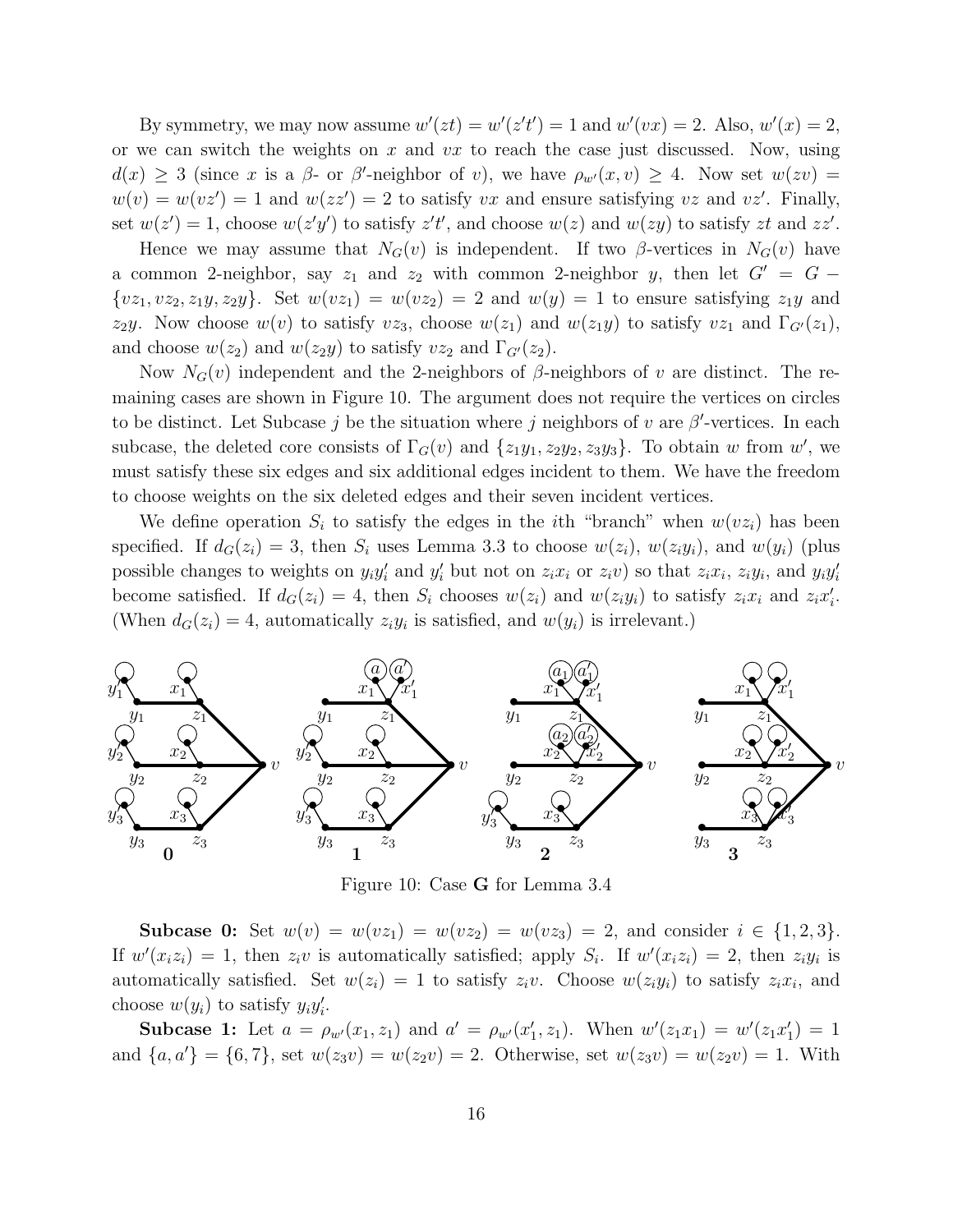$w(z_3v)$  and  $w(z_2v)$  fixed, apply  $S_2$  and  $S_3$ . Now choose  $w(v)$  and  $w(vz_1)$  to satisfy  $vz_2$  and  $vz_3$ , with  $w(v) \leq w(vz_1)$ .

If we have set  $w(z_3v) = w(z_2v) = 2$ , then  $w'(z_1x_1) = w'(z_1x_1') = 1$ ; satisfy  $vz_1$  by setting  $w(z_1) = w(z_1y_1) = 1$ . Since  $\{a, a'\} = \{6, 7\}$ , this also satisfies  $\Gamma_{G'}(z_1)$ .

If we have set  $w(z_3v) = w(z_2v) = 1$ , then  $w'(z_1x_1) + w'(z_1x_1') \geq 3$  or  $\{a, a'\} \neq \{6, 7\}$ . In the first case,  $vz_1$  is automatically satisfied; apply  $S_1$ . In the second,  $w(z_3v) = w(z_2v)$  $w'(z_1x_1) = w'(z_1x_1') = 1$  and  $\{a, a'\} \neq \{6, 7\}$ ; choose  $b \in \{6, 7\} - \{a, a'\}$ . If  $w(v) = 1$ , then  $vz_1$  is automatically satisfied; apply  $S_1$ . Otherwise,  $w(v) = w(vz_1) = 2$ , since we chose  $w(v) \leq w(vz_1)$ . Now choose  $w(z_1)$  and  $w(z_1y_1)$  with sum  $b-3$ . This satisfies  $vz_1$  and  $\Gamma_{G'}(z_1)$ .

**Subcase 2:** Set  $w(z_3v) = 1$ . With  $w(z_3v)$  fixed, apply  $S_3$ . If  $w'(z_1x_1) = 2$ , then setting  $w(z_1v) = w(v) = 1$  ensures satisfying  $z_1v$  and  $z_2v$ ; choose  $w(z_2v)$  to satisfy  $vz_3$  and apply  $S_1$ and  $S_2$ . By symmetry, we may thus assume  $w'(z_i x_i) = w'(z_i x_i') = 1$  for  $i \in \{1, 2\}$ .

If  $w(z_3) + w'(z_3z_3) + w(z_3y_3) > 3$ , then setting  $w(v) = w(vz_2) = w(vz_1) = 1$  satisfies  $vz_3$ and ensures satisfying  $vz_2$  and  $vz_1$ ; apply  $S_2$  and  $S_1$ . Hence we may also assume  $w(z_3)$  +  $w'(z_3x_3) + w(z_3y_3) = 3.$  Let  $a_i = \rho_{w'}(x_i, z_i)$  and  $a'_i = \rho_{w'}(x'_i, z_i)$ , for  $i \in \{1, 2\}.$ 

If  $\{a_1, a'_1\} \neq \{5, 6\}$ , then set  $w(vz_1) = w(v) = 1$  and  $w(vz_2) = 2$ . Now  $vz_3$  is satisfied and  $vz_2$  is automatically satisfied; apply  $S_2$ . Choose  $b \in \{5, 6\} - \{a_1, a'_1\}$ . Choose  $w(z_1)$  and  $w(z_1y_1)$  summing to  $b-2$ . This satisfies  $vz_1$  and  $\Gamma_{G'}(z_1)$ .

By symmetry, we may thus assume  $\{a_1, a'_1\} = \{a_2, a'_2\} = \{5, 6\}$ . Let  $w(v) = 2$  and  $w(vz_i) = w(z_i) = w(z_iy_i) = 2$  for  $i \in \{1,2\}$  to satisfy all remaining edges.

**Subcase 3:** Set  $w(v) = w(vz_1) = w(vz_2) = w(vz_3) = 1$  to guarantee satisfying each  $vz_i$ . Now for each *i* choose  $w(y_iz_i)$  and  $w(z_i)$  to satisfy  $z_ix_i$  and  $z_ix'_i$ .  $\Box$ 

Case **F** and Case **G** in Lemma 3.4 can be generalized. If v in the former case or  $z_i$  in the latter is a  $\beta'$ -vertex of any even degree, then the configuration remains 2-reducible. We omit this since it is not needed to prove the 1,2-Conjecture for Mad  $(G) < 8/3$ ; the more restrictive configurations in the lemma complete an unavoidable set.

**Lemma 3.5.** If  $\bar{d}(G) < 8/3$ , then G contains one of the following:

- A*. A* 3 <sup>−</sup>*-vertex having a* 1*-neighbor.*
- B*. A* 4 <sup>−</sup>*-vertex having two* 2 <sup>−</sup>*-neighbors.*
- C*.* A 5<sup>+</sup>-vertex v whose number of  $2^-$ -neighbors is at least  $(d_G(v) 1)/2$ *.*
- D*. Two adjacent* β*-vertices.*
- **E***. A*  $\beta$ *-vertex with a*  $\beta'$ *-neighbor.*
- **F.** *A*  $\beta'$ -vertex of degree 4 having two  $\beta'$ -neighbors of degree 4.
- **G.** A 3-vertex such that each neighbor is a  $\beta$ -vertex or is a  $\beta'$ -vertex of degree 4.

*Proof.* We prove that avoiding **A-G** requires  $d(G) \geq 8/3$ . Give each  $v \in V(G)$  initial charge  $d_G(v)$ . Move charge via the following rules:

(1) Each 1-vertex takes  $\frac{5}{3}$  from its neighbor.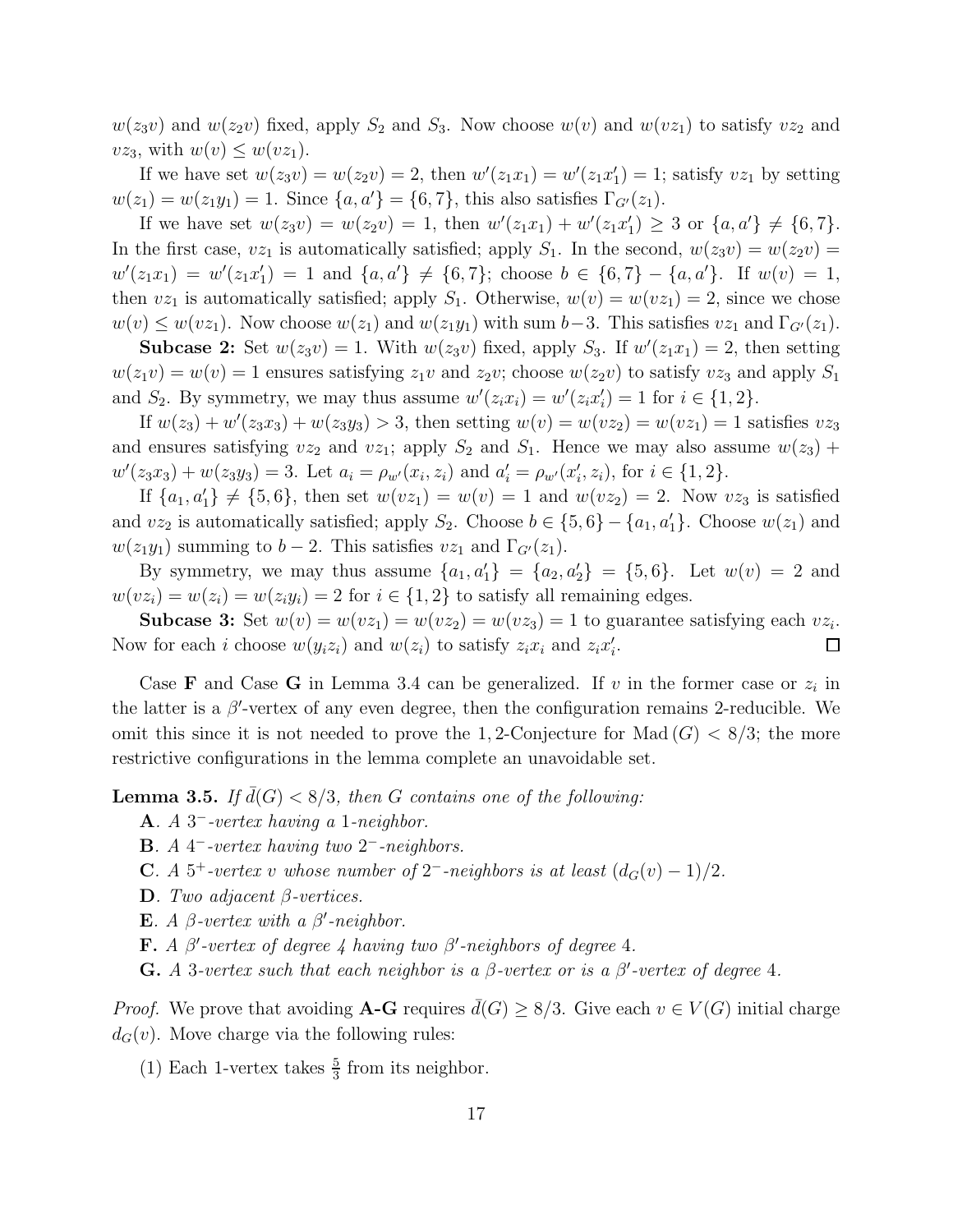- (2) Each 2-vertex takes  $\frac{2}{3}$  from one 3<sup>+</sup>-neighbor.
- (3) Each 3-vertex with a 2-neighbor takes  $\frac{1}{6}$  from each other neighbor.
- (4) Each 4-vertex with a 1-neighbor takes  $\frac{1}{6}$  from each other neighbor not a  $\beta'$ -vertex.

Let  $\mu(v)$  denote the resulting charge at v; it suffices to check that  $\mu(v) \geq \frac{8}{3}$  $\frac{8}{3}$  for all  $\upsilon$ . For  $\mathbf{Z} \in \{\mathbf{A}, \ldots, \mathbf{G}\}\)$ , let  $\overline{\mathbf{Z}}$  mean "configuration  $\mathbf{Z}$  does not occur in  $G$ ". Note that by  $\overline{\mathbf{B}}$ , the vertex taking charge in Rule 3 or Rule 4 is a  $\beta$ -vertex or a  $\beta'$ -vertex, respectively.

Case  $d(v) = 1$ : By Rule 1, v receives  $\frac{5}{3}$  and has final charge  $\frac{8}{3}$ .

Case  $d(v) = 2$ : By  $\overline{A}$  and  $\overline{B}$ , v gives no charge and receives  $\frac{2}{3}$  from a 3<sup>+</sup>-neighbor.

Case  $d(v) = 3$ : By  $\overline{A}$ , v has no 1-neighbor. If v also has no 2-neighbor, then by  $\overline{G}$  at most two neighbors take charge  $\frac{1}{6}$  from it, so  $\mu(v) \ge \frac{8}{3}$  $\frac{8}{3}$ . If v has a 2-neighbor, then by **B** it is a  $\beta$ -vertex, has only one 2-neighbor, and may give  $\frac{2}{3}$  to that 2-neighbor. By  $\overline{D}$  and  $\overline{E}$ , v loses no other charge. If v does loses  $\frac{2}{3}$ , then v needs to regain  $\frac{1}{3}$  and does so via Rule 3.

Case  $d(v) = 4$ : By **B**, v has at most one 2<sup>-</sup>-neighbor. If v has no 1-neighbor, then v loses at most  $\frac{2}{3} + \frac{3}{6}$  $\frac{3}{6}$ . Hence in this case  $\mu(v) > \frac{8}{3}$  $\frac{8}{3}$ . If v has a 1-neighbor, then v loses  $\frac{5}{3}$  to it and is a  $\beta'$ -vertex. By  $\overline{E}$  and  $\overline{F}$ , v has no  $\beta$ -neighbor and at most one  $\beta'$ -neighbor. Hence it gives away no other charge and receives at least  $\frac{2}{6}$  to reach  $\mu(v) \geq \frac{8}{3}$  $\frac{8}{3}$ .

Case  $d(v) \geq 5$ : By  $\overline{C}$ , v has at most  $\frac{d(v)-2}{2}$  2<sup>-</sup>-neighbors. If the inequality is strict, then  $v$  gives at most  $\frac{5}{3}$  $d(v)$ −3  $\frac{2}{2}$  to those vertices and at most  $\frac{1}{6}$  to each other neighbor, yielding

$$
\mu(v) \ge d(v) - \frac{5}{3} \frac{d(v) - 3}{2} - \frac{1}{6} \frac{d(v) + 3}{2} = \frac{d(v)}{12} + \frac{9}{4} \ge \frac{32}{12} = \frac{8}{3}.
$$

If v has exactly  $\frac{d(v)-2}{2}$  2<sup>-</sup>-neighbors and at least one of them is a 2-vertex, then  $d(v) \ge 6$  and

$$
\mu(v) \ge d(v) - \frac{5}{3} \frac{d(v) - 4}{2} - \frac{2}{3} - \frac{1}{6} \frac{d(v) + 2}{2} = \frac{d(v)}{12} + \frac{8}{3} - \frac{1}{6} > \frac{8}{3}.
$$

In the remaining case, v is a  $\beta'$ -vertex with degree at least 6. By definition, v has  $\frac{d(v)-2}{2}$ 1-neighbors and no 2-neighbor. By  $\overline{E}$ , v has no  $\beta$ -neighbor. By Rules 3 and 4, v gives charge only to its 1-neighbors. Hence

$$
\mu(v) \ge d(v) - \frac{5}{3} \frac{d(v) - 2}{2} = \frac{d(v)}{6} + \frac{5}{3} \ge \frac{8}{3}.
$$

Since every configuration in Lemma 3.5 is listed in Lemma 3.4, the following is proved.

**Theorem 3.6.** *The* 1, 2-Conjecture holds for each graph G such that  $\text{Mad}(G) < 8/3$ .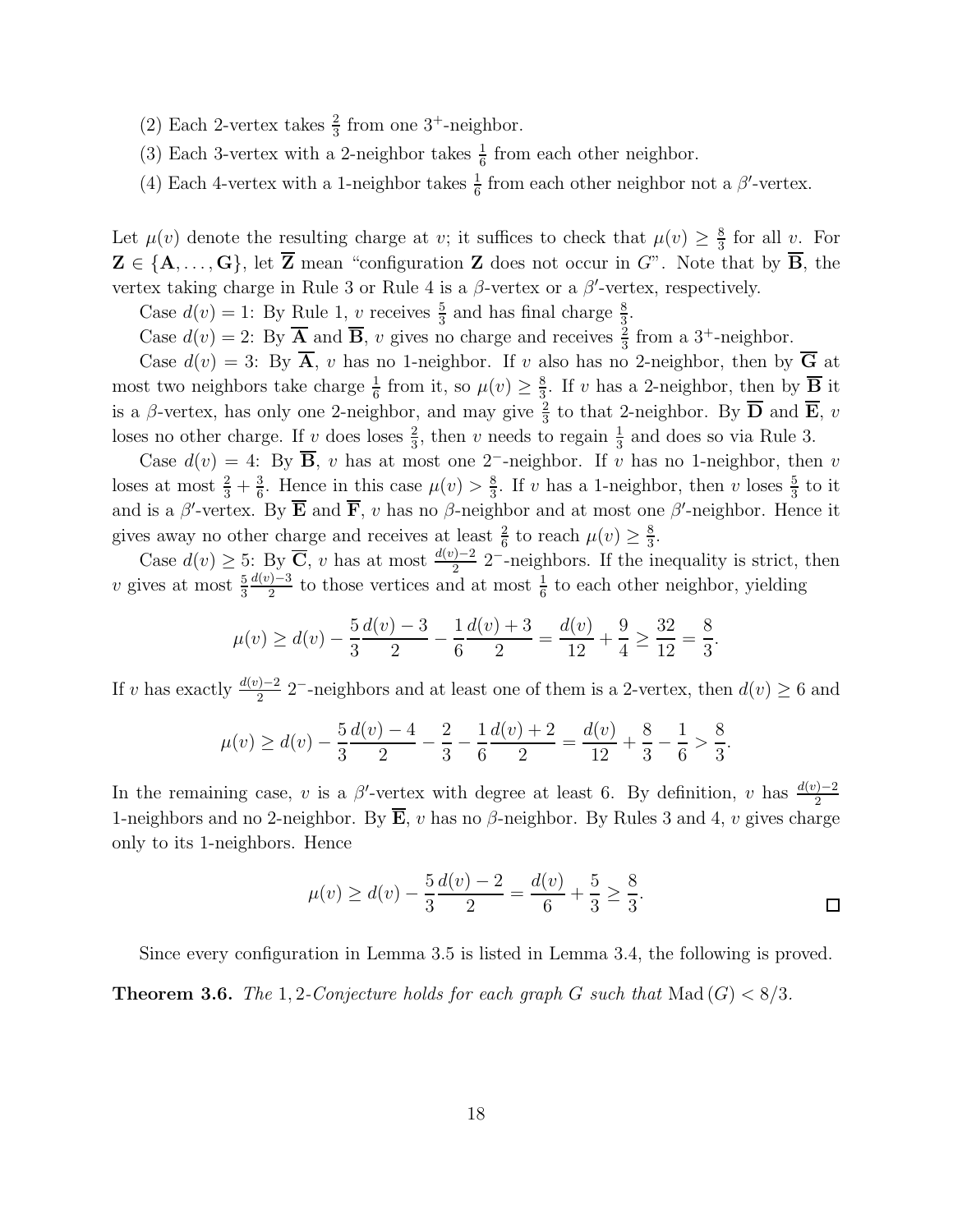## 4 Proper 3-weighting when  $\text{Mad}(G) < 8/3$

For the discussion of proper 3-weightings, again it will be helpful to have notation for special types of vertices. The definition of  $\beta$ -vertex is the same as before, but instead of  $\beta'$ -vertices we introduce  $\alpha$ -vertices and  $\gamma$ -vertices.

**Definition 4.1.** An  $\alpha$ -vertex is a 2 vertex with a 2-neighbor. A  $\beta$ -vertex is a 3-vertex with a 2-neighbor. A  $\gamma$ -vertex is a 4-vertex with a 1-neighbor or is a 3-vertex with an  $\alpha$ -neighbor or two 2-neighbors.

**Lemma 4.2.** If  $\bar{d}(G) < 8/3$ , then G contains one of the following:

A*. A* 2*-vertex or* 3*-vertex having a* 1*-neighbor.*

B*. A* 4 <sup>−</sup>*-vertex whose neighbors all have degree* 2*.*

C*. A* 3*-vertex having an* α*-neighbor and another* 2*-neighbor.*

D*. A* 4*-vertex having a* 1*-neighbor and a* 2 <sup>−</sup>*-neighbor.*

**E***.* A 5<sup>+</sup>-vertex v with  $3p_1 + 2p_2 \geq d(v)$ , where  $p_i$  is the number of *i*-neighbors of v.

F*. Two adjacent* γ*-vertices.*

G*. A* 3*-vertex with two* γ*-neighbors.*

H*. A* 6*-vertex or* 7*-vertex having a* 1*-neighbor and four* γ*-neighbors.*

I*. A* 5*-vertex having a* 1*-neighbor and three* γ*-neighbors.*

*J.* A 4*-vertex with*  $p+q+r \geq 5$ *, where*  $p, q, r$  *are its numbers of* 2*-neighbors,*  $\gamma$ *-neighbors, and* α*-neighbors, respectively.*

**K***. A*  $\gamma$ -vertex whose  $3^+$ -neighbors are all  $\beta$ -vertices.

*Proof.* We prove that avoiding  $\mathbf{A}-\mathbf{K}$  requires  $\bar{d}(G) \geq 8/3$ . Give each  $v \in V(G)$  initial charge  $d(v)$ . Move charge via the following rules:

(1) Each 1-vertex takes  $\frac{5}{3}$  from its neighbor.

- (2) Each  $\alpha$ -vertex takes  $\frac{2}{3}$  from its 3<sup>+</sup>-neighbor.
- (3) Each 2-vertex that is not an  $\alpha$ -vertex takes  $\frac{1}{3}$  from each neighbor.
- (4) Each  $\gamma$ -vertex takes  $\frac{1}{3}$  from each 3<sup>+</sup>-neighbor that is not a  $\beta$ -vertex.

Let  $\mu(v)$  denote the resulting charge at v; it suffices to check that  $\mu(v) \geq \frac{8}{3}$  $\frac{8}{3}$  for all v. For  $\mathbf{Z} \in \{\mathbf{A}, \ldots, \mathbf{K}\},\$ let  $\mathbf{Z}$  mean "configuration  $\mathbf{Z}$  does not occur in  $G$ ". Fix a vertex  $v$  and let  $p_i$ , q, and r count its *i*-neighbors,  $\gamma$ -neighbors, and  $\alpha$ -neighbors, respectively.

Case  $d(v) = 1$ : By Rule 1, v receives  $\frac{5}{3}$  and has final charge  $\frac{8}{3}$ .

Case  $d(v) = 2$ : By  $\overline{A}$ , v gives no charge; via Rule 2 or Rule 3, v receives  $\frac{2}{3}$ .

Case  $d(v) = 3$ : By  $\overline{A}$  and  $\overline{B}$ , v has no 1-neighbor and at most two 2-neighbors.

If v has no 2-neighbor, then v is not a  $\gamma$ -vertex or a  $\beta$ -vertex. It loses nothing via Rule 2 or 3, and via Rule 4 it gives  $\frac{1}{3}$  to each  $\gamma$ -neighbor. By  $\overline{G}$ , v loses at most  $\frac{1}{3}$ , and  $\mu(v) \ge \frac{8}{3}$  $\frac{8}{3}$ .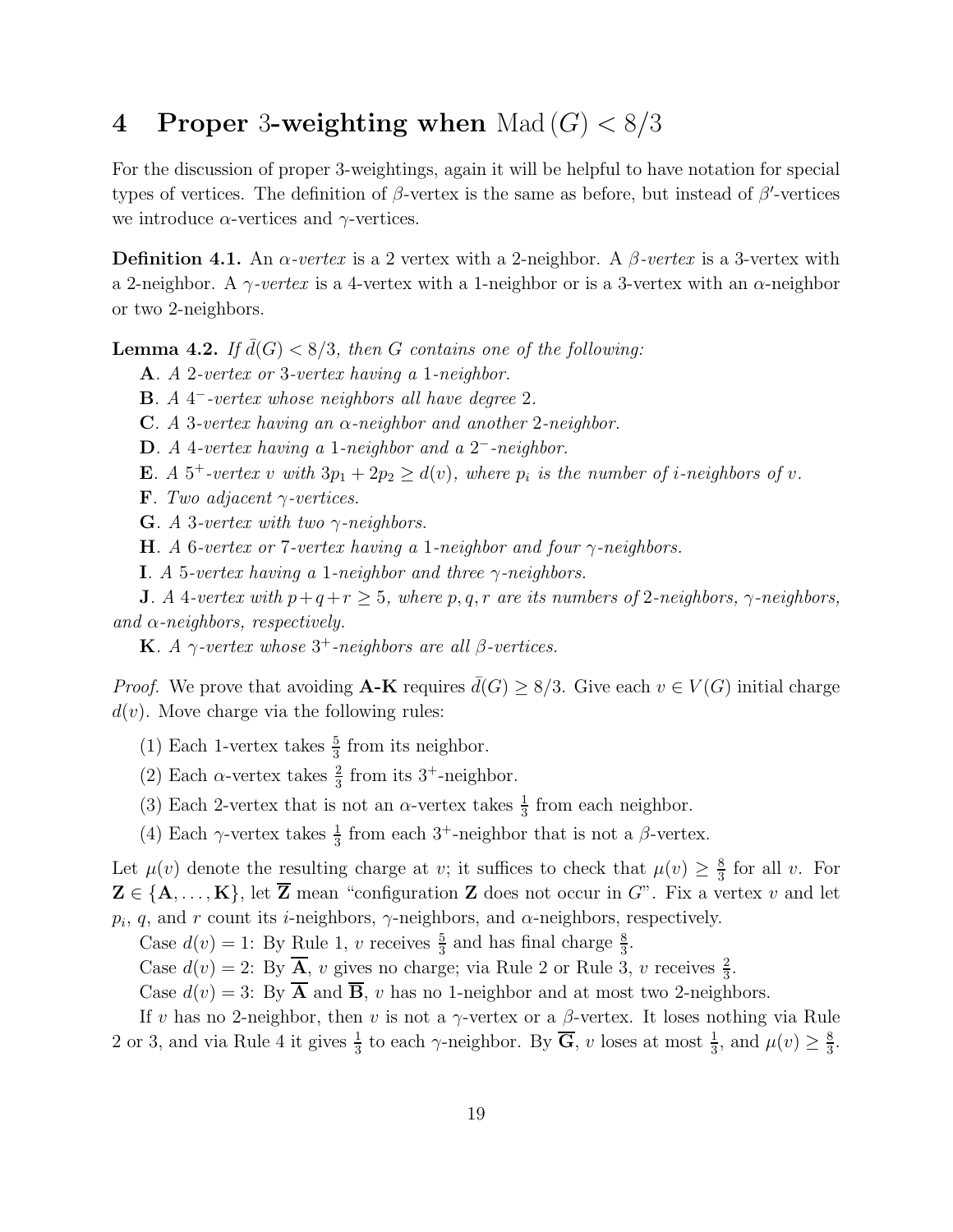If v has a 2-neighbor, then v is a  $\beta$ -vertex and loses nothing via Rule 4. By  $\overline{B}$  and  $\overline{C}$ , v gives at most  $\frac{2}{3}$  to its 2-neighbors, with equality only if it is a  $\gamma$ -vertex. In this case, by  $\overline{A}$ and  $\overline{B}$ , v has a 3<sup>+</sup>-neighbor u. By  $\overline{F}$ , u is not a  $\gamma$ -vertex, and by  $\overline{K}$  not all choices of u are β-vertices. Hence from some 3<sup>+</sup>-neighbor v receives  $\frac{1}{3}$ , and  $\mu(v) \ge \frac{8}{3}$  $\frac{8}{3}$ .

Case  $d(v) = 4$ : If v has a 1-neighbor, then v is a γ-vertex. By  $\overline{D}$  it has no other 2<sup>-</sup>neighbor and loses at most  $\frac{5}{3}$ . Its other neighbors are 3<sup>+</sup>-vertices. By  $\overline{F}$ , none is a  $\gamma$ -vertex, and by  $\overline{K}$  they are not all  $\beta$ -vertices. Hence v receives at least  $\frac{1}{3}$  via Rule 4, and  $\mu(v) \ge \frac{8}{3}$  $\frac{8}{3}$ .

If v has no 1-neighbor, then v is not a  $\gamma$ -vertex. By  $\overline{J}$ ,  $p + q + r \leq 4$ . An  $\alpha$ -neighbor contributes to both p and r. Hence v loses exactly  $(p+q+r)/3$ , yielding  $\mu(v) \geq \frac{8}{3}$  $\frac{8}{3}$ .

Case  $d(v) \geq 5$ : The charge lost by v is  $\frac{1}{3}(5p_1 + p_2 + q + r)$ . Hence v is happy if  $5p_1 + p_2 + q + r \leq 3d(v) - 8$ . Also, configurations with  $3p_1 + 2p_2 \geq d(v)$  are forbidden, by **E**. Hence if v is not happy and is not in a configuration forbidden by  $\mathbf{E}$ , then

$$
5p_1 + p_2 + q + r \ge 3d(v) - 7 \quad \text{and} \quad 3p_1 + 2p_2 \le d(v) - 1. \tag{1}
$$

Since  $r \leq p_2$  and  $q \leq d(v) - p_1$ , the first inequality above yields  $4p_1 + 2p_2 \geq 2d(v) - 7$ . Eliminating  $2p_2$  from the two inequalities then yields  $2d(v) - 7 - 4p_1 \le d(v) - 1 - 3p_1$ , which simplifies to  $d(v) - 6 \leq p_1$ . Since also  $p_1 \leq \lfloor (d(v) - 1)/3 \rfloor$ , we obtain  $d(v) \leq 8$ .

If  $p_1 = 0$ , then substituting  $q + r \leq d(v)$  in (1) yields  $(d(v) - 1)/2 \geq 2d(v) - 7$ , which simplifies to  $d(v) \leq 13/3$ . Hence we may assume  $p_1 \geq 1$ . We consider below the remaining unexcluded possibilities for  $(p_1, p_2, r, q)$ . In each case these are the choices allowed by (1).

For  $d(v) = 5$ , the remaining case is  $(1, 0, 0, q)$  with  $q \in \{3, 4\}$ , forbidden by **I**.

For  $d(v) = 6$ , the remaining case is  $(1, 1, 1, 4)$ , forbidden by **H**.

For  $d(v) = 7$ , the case  $(1, p_2, r, q)$  requires  $p_2 \le 1$ , which yields  $5p_1 + 2p_2 + q \le 12 < 14$ , so v remains happy. Hence the remaining case is  $(2,0,0,q)$  with  $q \in \{4,5\}$ , forbidden by  $\overline{H}$ .

For  $d(v) = 8$ , with  $p_1 \leq 2$  and  $3p_1 + 2p_2 \leq 7$ , we have  $5p_1 + 2p_2 \leq 10$ . At most  $16/3$  is lost, and hence  $\mu(v) \geq \frac{8}{3}$  $\frac{8}{3}$ .  $\Box$ 

The next lemma explains the role of  $\gamma$ -vertices.

**Lemma 4.3.** Let v be a  $\gamma$ -vertex having a  $3^+$ -neighbor x. Define  $F \subseteq E(G)$  as follows:  $F = \{vu\}$  *if* v *is a* 4*-vertex with* 1*-neighbor* u,  $F = \{vz, vz'\}$  if v is a 3-vertex with 2-neighbors z and z',

 $F = \Gamma_G(z)$  *if* v *is a* 3*-vertex with*  $\alpha$ *-neighbor* z.

*Given any weighting of* G − F*, weights in* {1, 2, 3} *can be chosen on* F *to satisfy all edges in* F *or incident to edges of* F *except* vx*, without changing the weights on edges not in* F*.*

*Proof.* Figure 11 shows F in bold; the weight on  $vx$  is fixed. When  $v$  is a 4-vertex, choose  $w(vu)$  to satisfy the two edges from v to  $N_G(v) - \{x, u\}$ . When v is a 3-vertex with 2neighbors z and z' having neighbors y and y' other than v, choose  $w(vz)$  to satisfy  $vz'$  and zy, and choose  $w(vz')$  to satisfy vz and  $z'y'$ . When v is a 3-vertex with  $\alpha$ -neighbor z having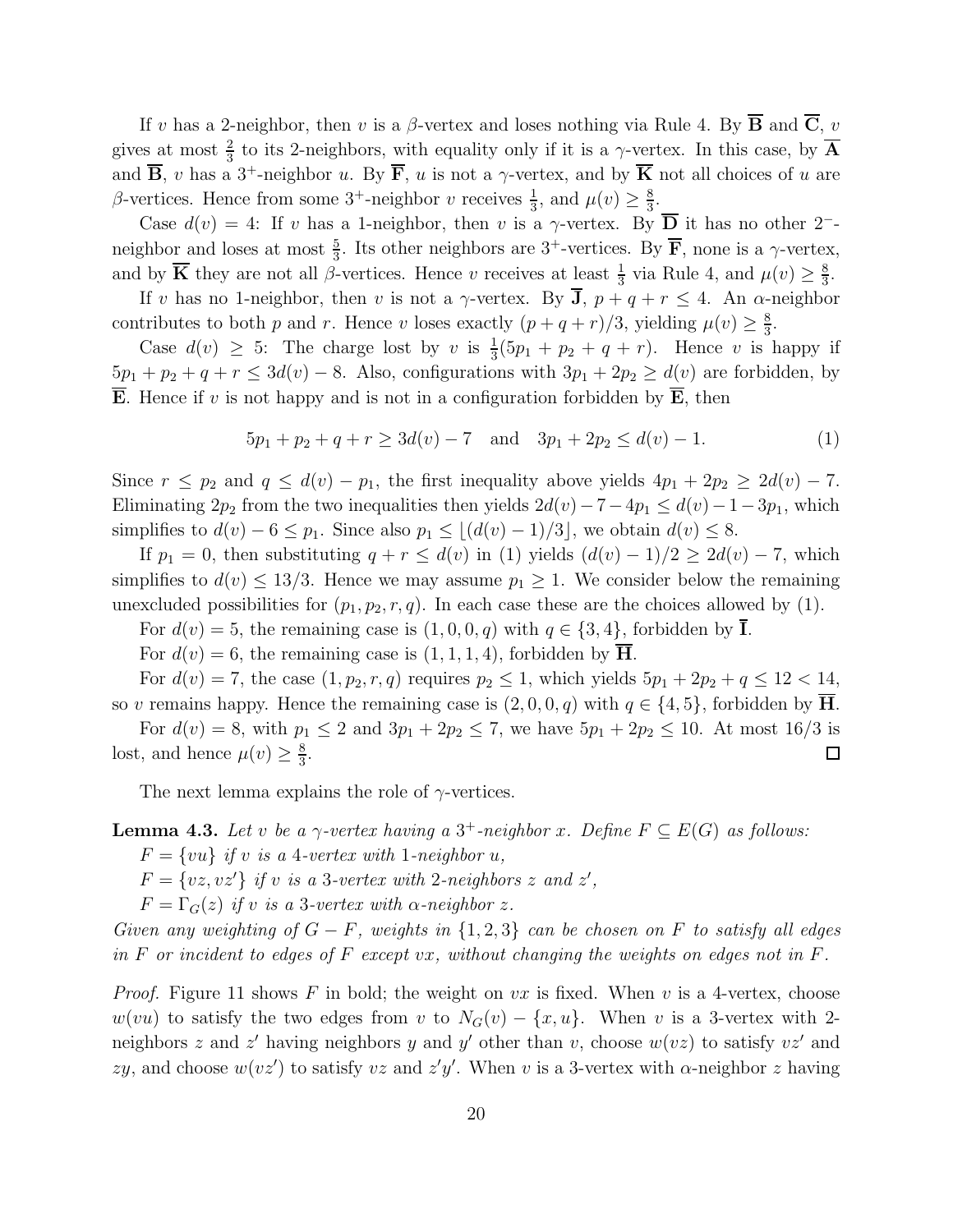neighbor y other than v, let x' and y' be the remaining neighbors of v and y. Choose  $w(vz)$ to satisfy  $vx'$  and  $zy$ , and choose  $w(zy)$  to satisfy  $vz$  and  $yy'$ . 口



Figure 11: Three cases for Lemma 4.3, with  $F$  in bold

In employing Lemma 4.3, the difficulty is ensuring that the edge  $vx$  will be satisfied. Generally, we will need to ensure that some edge is satisfied regardless of the choice of weight on some incident edge. When v is a  $\gamma$ -vertex, let  $F_v$  denote the set of one or two edges designated as  $F$  in Lemma 4.3 (bold in Figure 11).

Like Lemma 2.5, the next lemma excludes degenerate cases for the reducibility proofs.

**Lemma 4.4.** Let z and z' be  $\beta$ -vertices having respective 2-neighbors y and y' that are equal *or adjacent. The following cases lead to* 3*-reducible configurations:*

 $(1)$   $zz' \in E(G)$ .

(2) z and z' have a common neighbor v with a 1-neighbor u, such that  $d_G(v) \in \{4, 5\}$ .

*Proof.* See Figure 12 for these cases.

(1) Suppose  $zz' \in E(G)$ . If  $y = y'$ , then Lemma 2.5 applies. If  $yy' \in E(G)$ , then let  $G' = G - \{zz', zy, yy', z'y'\}.$  Set  $w(yy') = 1$  to ensure satisfying zy and  $z'y'$ . Set  $w(zy) = 1$ . Now choose  $w(z'y')$  to satisfy  $yy'$  and  $zz'$ , and choose  $w(zz')$  to satisfy  $zx$  and  $z'x'$ , where  $N_G(z) = \{z', y, x\}$  and  $N_G(z') = \{z, y', x'\}$   $(x = x'$  is allowed).

(2) By Case (1), we may assume  $zz' \notin E(G)$ , so  $x \neq z'$  and  $x' \neq z$ .

(2a) If  $y = y'$ , then let  $G' = G - \{vz, vz', zy, z'y', vu\}$ . Set  $w(zy) = w(z'y') = 1$  to ensure satisfying zy and z'y'. Next choose  $w(zv) \in \{2,3\}$  to satisfy zx and choose  $w(z'v) \in \{2,3\}$ to satisfy  $z'x'$ . To ensure satisfying vz and vz', we now choose  $w(vu)$  to satisfy  $\Gamma_{G'}(v)$  (if  $d_G(v) = 5$  or  $w(vu) \in \{2, 3\}$  to satisfy  $\Gamma_{G'}(v)$  (if  $d_G(v) = 4$ ).

(2b) If  $yy' \in E(G)$ , then let  $G' = G - \{vz, vz', zy, z'y', yy', vu\}$ . Set  $w(yy') = 1$  to ensure satisfying zy and  $z'y'$ . Set  $w(zy) = 1$  and  $w(vz') = 3$  to ensure satisfying zv. Next choose  $w(z'y')$  to satisfy yy' and  $z'x'$ . Two choices of  $w(vz)$  will satisfy zx. Along with the three choices available for  $w(vu)$  these choices can be made to satisfy  $vz'$  and  $\Gamma_{G'}(v)$ .  $\Box$ 

Lemma 4.5. *The following configurations are* 3*-reducible.*

A*. A* 2*-vertex or* 3*-vertex having a* 1*-neighbor.*

B*. A* 4 <sup>−</sup>*-vertex whose neighbors all have degree* 2*.*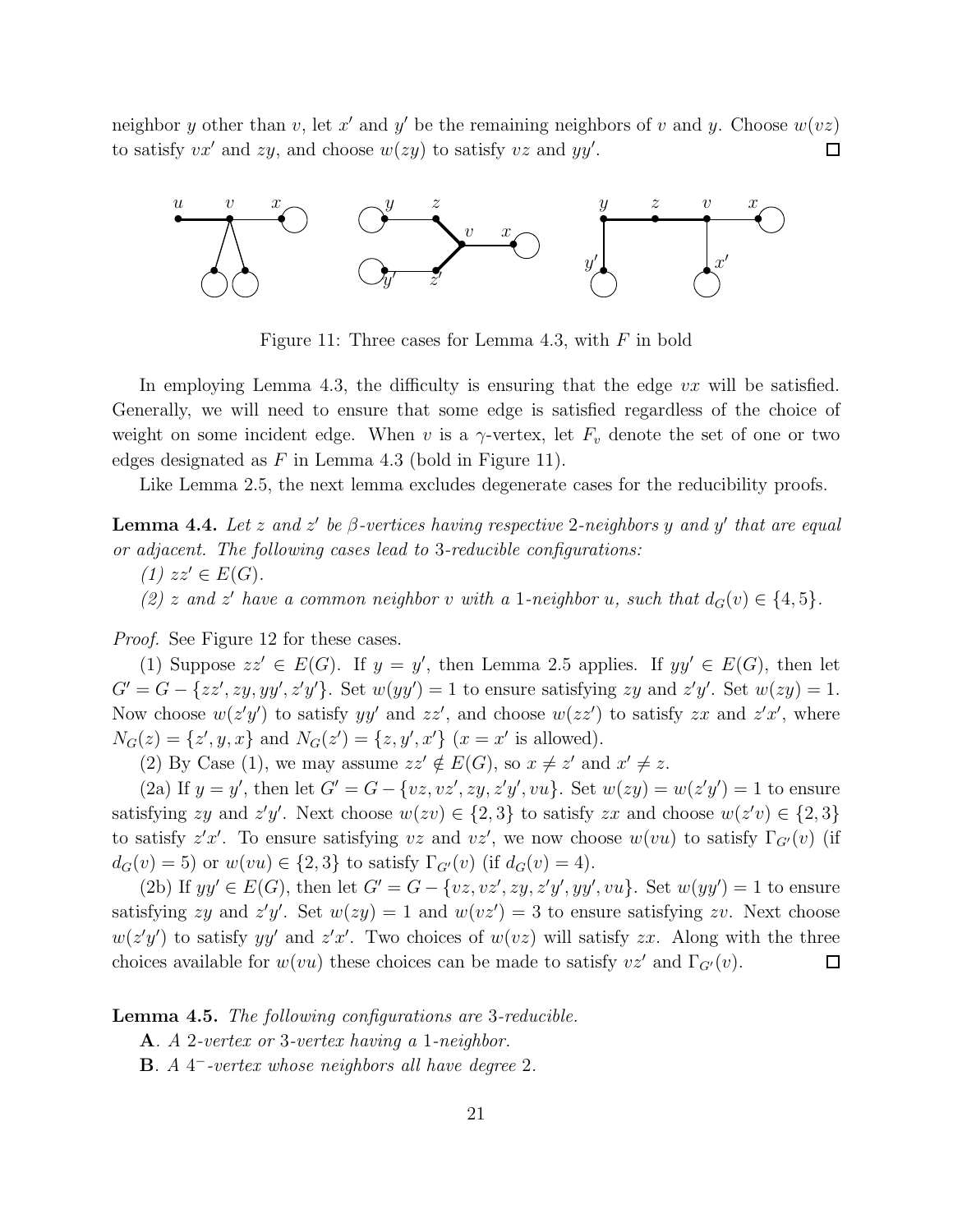

Figure 12: Three cases for Lemma 4.4

C*. A* 3*-vertex having an* α*-neighbor and another* 2*-neighbor.*

D*. A* 4*-vertex having a* 1*-neighbor and a* 2 <sup>−</sup>*-neighbor.*

**E***.* A 5<sup>+</sup>-vertex v with  $3p_1 + 2p_2 \geq d(v)$ , where  $p_i$  is the number of *i*-neighbors of v.

F*. Two adjacent* γ*-vertices.*

G*. A* 3*-vertex with two* γ*-neighbors.*

**H**. A vertex v such that  $p_1 + 2q \geq d(v)$  and  $p_1 + q > 4$ , where  $p_1$  is the number of 1*-neighbors and* q *is the number of* γ*-neighbors of* v*.*

I*. A* 5*-vertex having a* 1*-neighbor and three* γ*-neighbors.*

J*. A* 4*-vertex with (1) two* α*-neighbors, (2) an* α*-neighbor, another* 2*-neighbor, and a* γ*-neighbor, or (3) a* 2*-neighbor and three* γ*-neighbors.*

**K***. A*  $\gamma$ -vertex whose  $3^+$ -neighbors are all  $\beta$ -vertices.

*Proof.* Lemma 2.6 shows that **A-E** are 3-reducible. Let G be a minimal 3-bad graph containing one of F-K. When z is a  $\gamma$ -vertex with a 3<sup>+</sup>-neighbor v and  $w(zv)$  has been chosen, the phrase "apply Lemma 4.3 to z" means "apply Lemma 4.3 to choose weights on  $F<sub>z</sub>$  to satisfy  $F_z$  and the edges incident to them other than  $zv$ ". In each case, we extend a proper 3-weighting  $w'$  of a proper subgraph  $G'$  of G to a proper 3-weighting w of G.

The phrase "Figure *n* is accurate" means that the vertices shown are known to be distinct, except possibly for non-γ-vertices on circles, to which no edges of the core are incident. There are three types of  $\gamma$ -vertices. Let those of degree 4 be  $\gamma_4$ -vertices, those of degree 3 with an  $\alpha$ -neighbor be  $\gamma_{3a}$ -vertices, and those of degree 3 with two 2-neighbors be  $\gamma_{3b}$ -vertices.

**Case F:** v and v' are adjacent  $\gamma$ -vertices. Let  $G' = G - vv' - F_v - F_{v'}$ . By symmetry, the first subcase covers when v or v' is a  $\gamma_{3b}$ -vertex. By Lemma 2.5, v and v' do not have a common 2-neighbor.

**Subcase 1:** v is a  $\gamma_{3b}$ -vertex. Let  $N_G(v) = \{v', z, z'\}$ . By Lemma 2.5, we may assume  $zz', zv', z'v' \notin E(G)$ , so Figure 13 is accurate. Set  $w(vv') = 3$  to ensure satisfying vz and vz'. Apply Lemma 4.3 to v'. Choose  $w(vz)$  to satisfy  $\Gamma_{G'}(z)$ . Choose  $w(vz')$  to satisfy vv' and  $\Gamma_{G'}(z')$ .

**Subcase 2:** v and v' are both  $\gamma_{3a}$ -vertices. Let z and z' be the  $\alpha$ -neighbors of v and v', and let y and y' be the 2-neighbors of z and z'. By Lemma 4.4, Lemma 2.5, and **B**, Figure 13 is accurate. Let x and  $x'$  be the remaining neighbors of v and  $v'$ , respectively.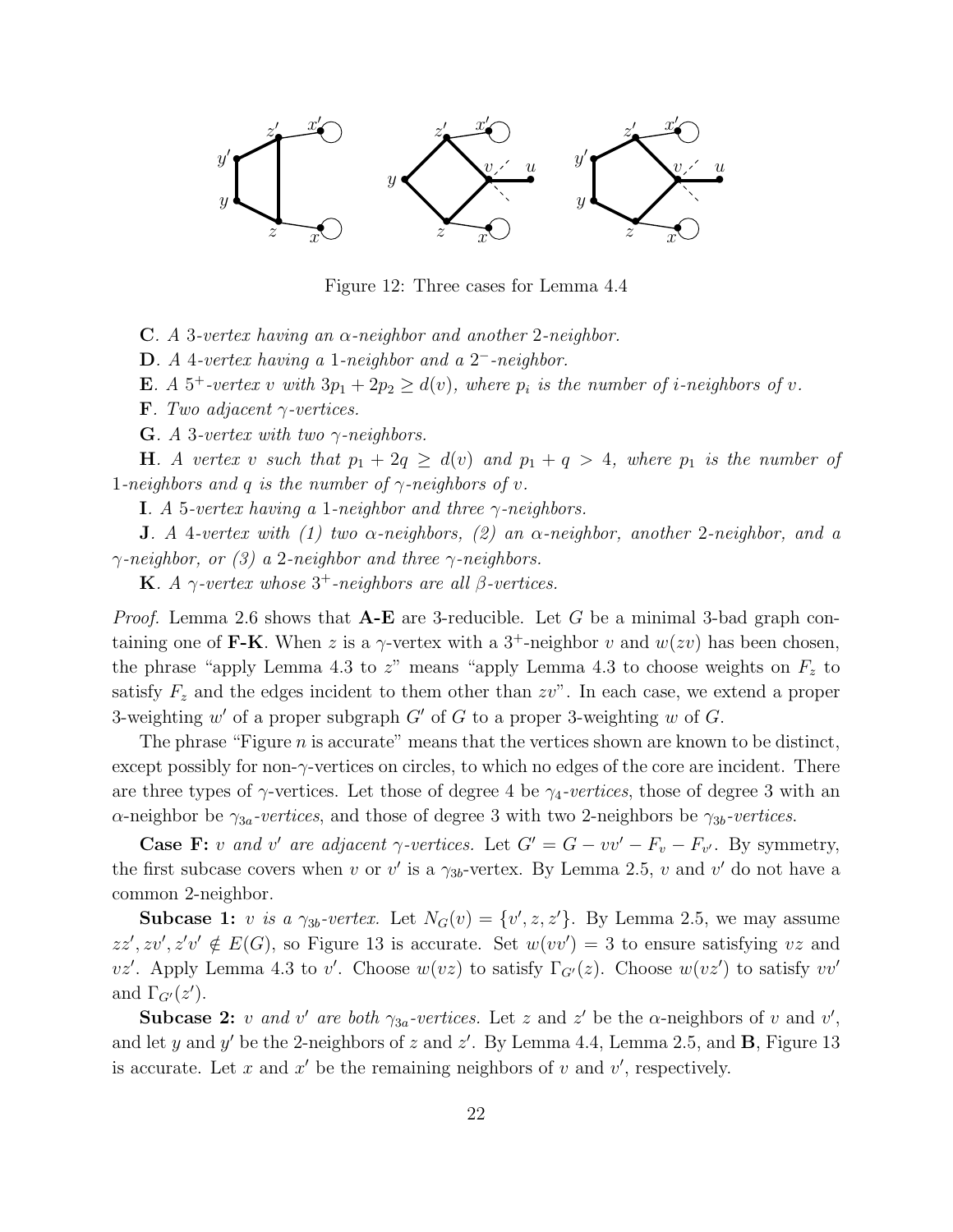

Figure 13: Cases **F1** and **F2** for Lemma 4.5

Choose  $w(vz)$  to satisfy zy. Now choose  $w(v'z')$  to satisfy  $vv'$  and  $z'y'$ . Next choose  $w(vv')$  to satisfy vx and  $v'x'$ . Finally, choose  $w(zy)$  to satisfy vz and  $\Gamma_{G'}(y)$ , and choose  $w(z'y')$  to satisfy  $v'z'$  and  $\Gamma_{G'}(y')$ .

Subcase 3: v and v' are both  $\gamma_4$ -vertices. Let  $N(v) = \{v', z_1, z_2, u\}$  and  $N(v') =$  $\{v, z'_1, z'_2, u'\}$ , with  $d_G(u) = d_G(u') = 1$ . For  $i \in \{1, 2\}$ , let  $a_i = w'(v z_i)$  and  $b_i = \rho_{w'}(z_i, v)$ ; similarly define  $a'_i$  and  $b'_i$  using  $\{v', z'_1, z'_2\}$ . Since  $d_G(u), d_G(u') = 1$ , Figure 14 is accurate.

If  $a_1 + a_2 > a'_1 + a'_2$ , then set  $w(uv) = 3$  to ensure satisfying vv'. Next choose  $w(vv')$  to satisfy  $vz_1$  and  $vz_2$ , and choose  $w(v'u')$  to satisfy  $v'z'_1$  and  $v'z'_2$ .

By symmetry, we may thus assume  $a_1 + a_2 = a'_1 + a'_2$ . If  $b_1 \neq a_2 + 4$ , then choose  $w(vv') \in \{1,3\}$  to ensure satisfying  $vz_1$ . Now choose  $w(v'u')$  to satisfy  $v'z'_1$  and  $v'z'_2$ , and then choose  $w(vu)$  to satisfy  $vz_2$  and  $vv'$ . Hence by symmetry we may assume that each entry of  $(b_1, b_2, b'_1, b'_2)$  exceeds the corresponding entry of  $(a_2, a_1, a'_2, a'_1)$  by exactly 4. Now setting  $w(uv) = w(vv') = 3$  and  $w(v'u') = 2$  completes the extension.



Figure 14: Cases **F3** and **F4** for Lemma 4.5

**Subcase 4:** v is a  $\gamma_{3a}$ -vertex and v' is a  $\gamma_4$ -vertex. Let  $N_G(v) = \{v', z, u\}$ , with z being the  $\alpha$ -vertex. Let y be the 2-neighbor of z, with  $N_G(y) = \{z, y'\}$ . Let  $N_G(v') = \{v, x, x', u'\}$ , with  $d_G(u') = 1$ . By Lemma 2.5 and **D**, Figure 14 is accurate. Let  $a = w'(v'x) + w'(v'x')$ ,  $b = w'(vu)$ , and  $c = w'(yy')$ .

If  $a \neq b$ , then choose  $w(u'v') \in \{1,3\}$  to ensure satisfying vv'. Now choose  $w(vv')$  to satisfy  $v'x$  and  $v'x'$ , choose  $w(vz)$  to satisfy vu and yz, and choose  $w(zy)$  to satisfy vz and the other edge at y.

If  $a = b$ , then set  $w(u'v') = c$ . Now choose  $w(vv')$  to satisfy  $v'x$  and  $v'x'$ . Next choose  $w(vz)$  to satisfy  $vv'$ ,  $yz$ , and  $uv$ , which succeeds because  $vv'$  and  $yz$  both are satisfied if and only if  $w(vz) \neq c$ . Finally choose  $w(zy)$  to satisfy vz and the other edge at y.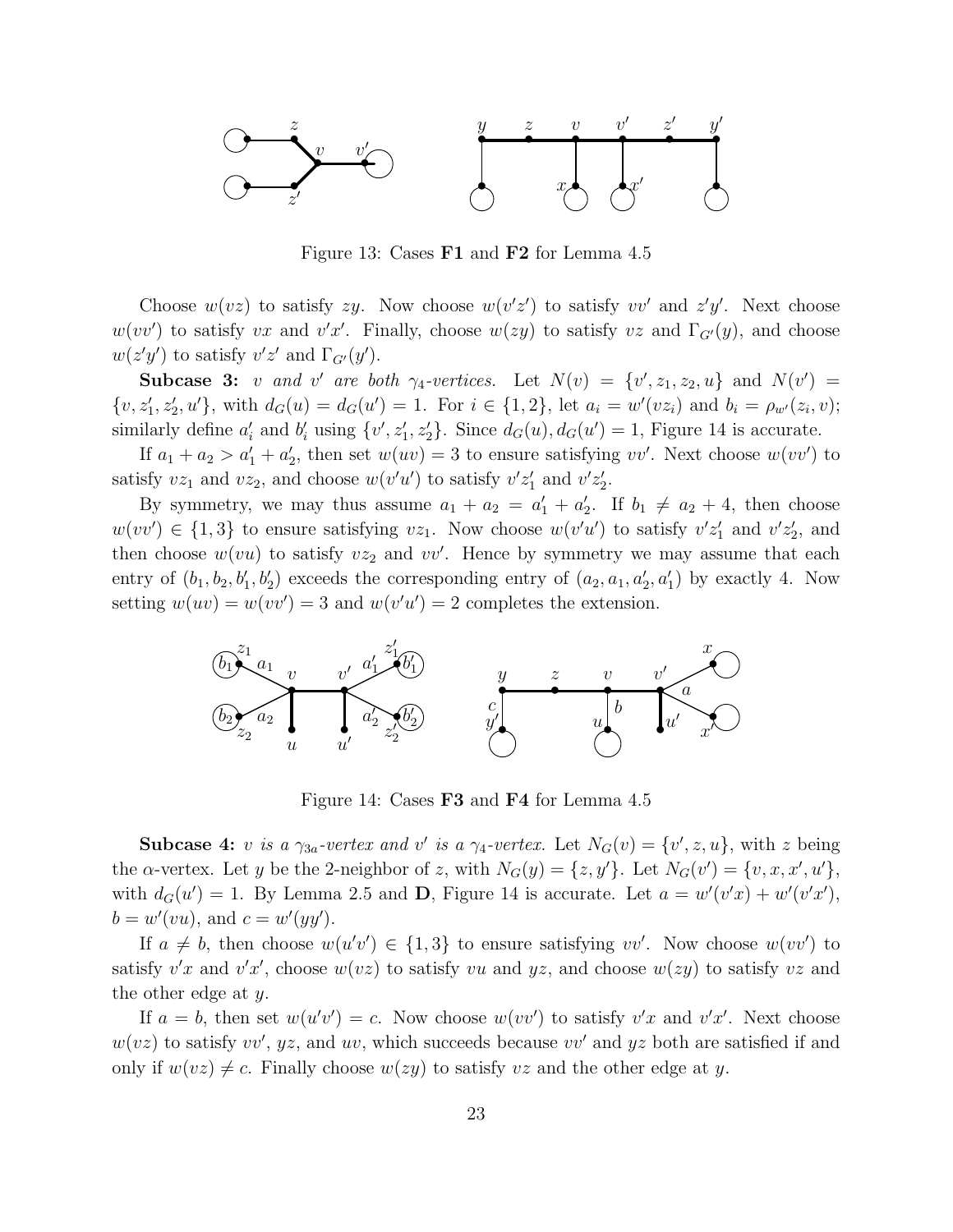**Case G:** v is a 3-vertex having two  $\gamma$ -neighbors z and z'. Let  $N_G(v) = \{z, z', x\}$ . In each case, we will let  $G' = G - \{vz, vz'\} - F_z - F_{z'}$  (and w' is a proper 3-weighting of G'). By **F**,  $zz' \notin E(G)$ . By Lemma 2.5, neither z nor z' shares a 2-neighbor with v or has a 2-neighbor adjacent to a 2-neighbor of v. Hence Figures 15 and 16 are accurate.

**Subcase 1:** z *is a*  $\gamma_{3a}$ -vertex. Let  $N_G(z) = \{v, y, u\}$ , with y the  $\alpha$ -neighbor of z. Let y' be the 2-neighbor of y, with  $N_G(y') = \{y, y''\}$ . Let  $a = w'(vx)$ ,  $b = w'(zu)$ , and  $c = w'(y'y'')$ , as shown on the left in Figure 15.

If  $b \neq a$ , then choose  $w(vz') \in \{1,3\}$  to ensure satisfying vz. With  $w(vz')$  known, apply Lemma 4.3 to  $z'$ . Next choose  $w(vz)$  to satisfy  $vx$  and  $vz'$ . With  $vz$  automatically satisfied and  $w(vz)$  chosen, it now suffices to apply Lemma 4.3 to z.

Hence we may assume  $b = a$ . In this case, set  $w(vz') = c$  and apply Lemma 4.3 to z'. Choose  $w(vz)$  to satisfy vx and vz'. Now choose  $w(zy)$  to satisfy vz, zu, and yy'; this succeeds because yy' and vz both forbid  $w(zy) = c$ , so at most two choices for  $w(zy)$  are forbidden. Finally, choose  $w(yy')$  to satisfy zy and  $y'y''$ .



Figure 15: Cases G1 and G2 for Lemma 4.5

Subcase 2: *z is a*  $\gamma_{3b}$ -vertex. Let  $N_G(z) = \{v, y_1, y_2\}$ , with  $N_G(y_1) = \{z, y'_1\}$  and  $N_G(y_2) = \{z, y'_2\}$ . By Subcase 1, we may assume that  $z'$  is not a  $\gamma_{3a}$ -vertex.

Suppose that  $z'$  is a  $\gamma_4$ -vertex, with 1-neighbor u, as in Figure 15 in the middle. Set  $w(vz) = 3$  to ensure satisfying  $zy_1$  and  $zy_2$ . Now  $w(uz')$  has two choices that satisfy  $vz'$ , and  $w(vz')$  has two choices that satisfy vx. With at least three choices for the sum  $w(uz') + w(vz')$ , the two edges in  $\Gamma_{G'}(z')$  can also be satisfied. Now choose  $w(zy_1)$  to satisfy  $\Gamma_{G'}(y_1)$  and  $w(zy_2)$ to satisfy zv and  $\Gamma_{G'}(y_2)$ .

Hence we may assume that  $z'$  is also a  $\gamma_{3b}$ -vertex, as on the right in Figure 15. If  $\rho_{w'}(x,v) \neq 6$ , then set  $w(vz) = w(vz') = 3$ . This satisfies vx and also ensures satisfying  $F_z$ and  $F_{z'}$ . Choose  $w(zy_1)$  to satisfy  $y_1y'_1$ , and choose  $w(zy_2)$  to satisfy  $y_2y'_2$  and  $zv$ . Choose weights on  $F_{z'}$  by the same method.

If  $\rho_{w'}(x,v) = 6$  and  $w'(y_1y'_1) \neq 3$ , then set  $w(vz) = 2$  and  $w(vz') = 3$  to satisfy vx and ensure satisfying  $zy_1$ . Choose  $w(zy_1) \in \{2,3\}$  to satisfy  $y_1y_1'$  and ensure satisfying  $zy_2$ . Now choose  $w(zy_2)$  to satisfy  $y_2y_2'$  and vz. Since setting  $w(vz') = 3$  ensures satisfying  $F_{z'}$ , we can choose weights on  $F_{z'}$  to finish as in the preceding paragraph.

Hence we may assume that  $\rho_{w'}(x, v) = 6$  and (by symmetry) that all the edges of G' incident to the 2-neighbors of z and  $z'$  have weight 3 under  $w'$ . Since we may assume by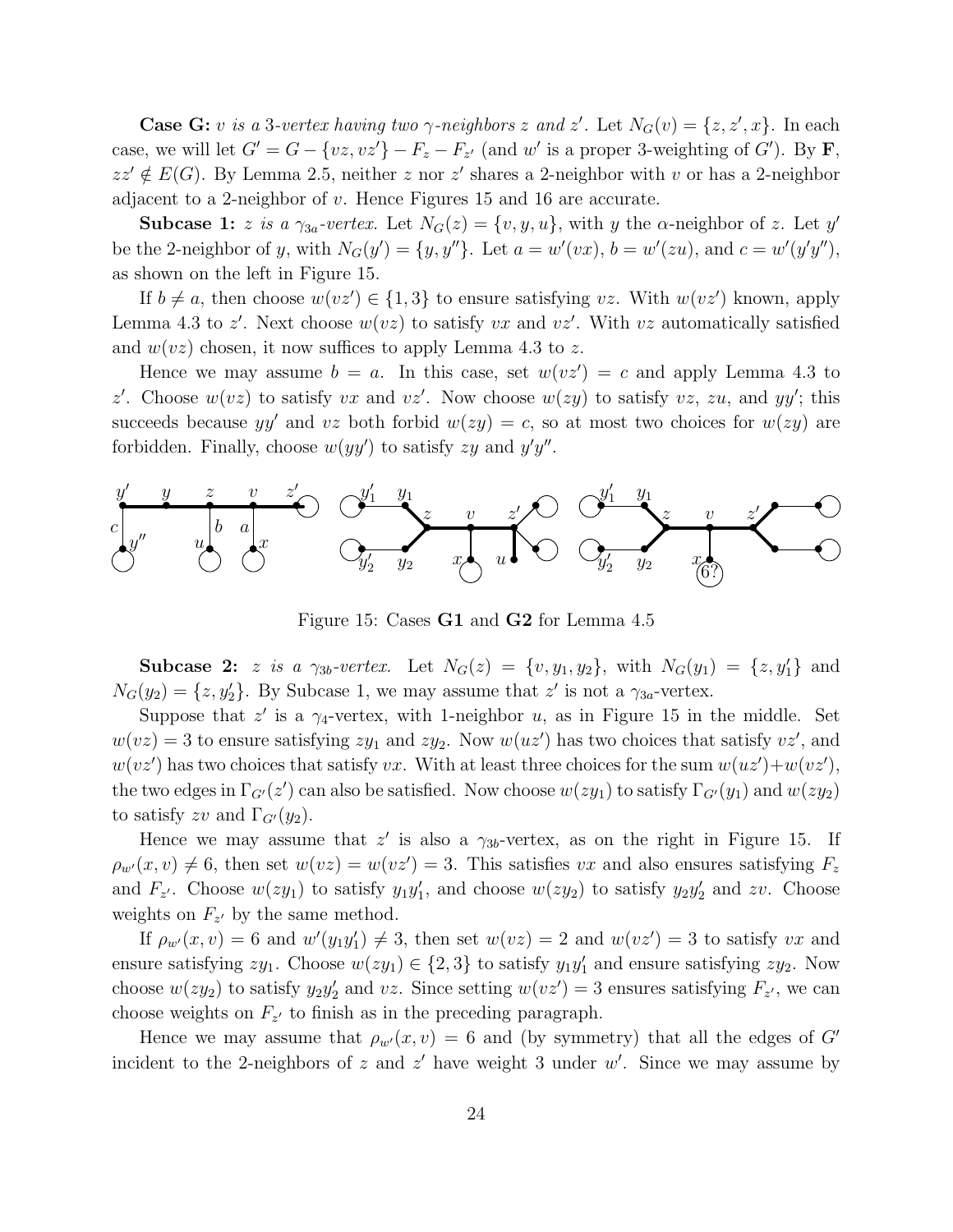Subcase 1 that neither z nor z' is a  $\gamma_{3a}$ -vertex, we can complete the extension by giving all the missing edges weight 1, unless  $w'(vx) = 1$ . In that case, just change  $w(vz)$  to 3 and choose  $w(zy_i) \in \{2,3\}$  to satisfy  $y_i y_i'$ , for  $i \in \{1,2\}$ .



Figure 16: Case G3 for Lemma 4.5

**Subcase 3:** z and z' are both  $\gamma_4$ -vertices. Let  $N_G(z) = \{v, y_1, y_2, u\}$  and  $N_G(z') =$  $\{v, y'_1, y'_2, u'\}$ , with  $d_G(u) = d_G(u') = 1$ . Let  $a = w'(vx)$ . For  $i \in \{1, 2\}$ , let  $b_i = w'(zy_i)$  and  $b_i' = \rho_{w'}(y_i, z)$ , as on the left in Figure 16.

Let  $b = b_1 + b_2$ . If  $b \neq a$ , then choose  $w(vz') \in \{1,3\}$  to ensure satisfying vz. With  $w(vz')$ fixed, choose  $w(z'u')$  to satisfy  $\Gamma_{G'}(z')$ . Now choose  $w(vz)$  to satisfy vx and vz', and then choose  $w(zu)$  to satisfy  $\Gamma_{G'}(z)$  and complete the extension.

If  $b'_1 \neq b_2 + 4$ , then choose  $w(vz) \in \{1,3\}$  to ensure satisfying  $zy_1$ . Now restrict  $w(u'z')$ to two choices that satisfy  $vz'$ , and restrict  $w(vz')$  to two choices that satisfy vx. Having at least three choices for the sum  $w(u'z') + w(vz')$  allows also satisfying the edges of  $\Gamma_{G'}(z')$ . Finally, choose  $w(uz)$  to satisfy  $zy_2$  and  $zv$  and complete the extension.

By symmetry, the only remaining case is  $b = a$ ,  $b'_1 = b_2 + 4$ , and  $b'_2 = b_1 + 4$ , and similarly for  $\Gamma_{G'}(z')$ , as on the right in Figure 16. Now  $w(vz) + w(zu) < 4$  satisfies  $zy_1$  and  $zy_2$ , and  $w(uz) \neq w(vz')$  satisfies vz. Similarly,  $w(vz') + w(z'u') > 4$  satisfies  $z'y'_1$  and  $z'y'_2$ , and  $w(u'z') \neq w(vz)$  satisfies  $vz'$ . Set  $w(vz) = w(zu) = 1$  and  $w(z'u') = 3$ , and choose  $w(vz') \in \{2,3\}$  to satisfy vx.

**Case H:** A vertex v such that  $p_1 + 2q \geq d(v)$  and  $p_1 + q > 4$ . Let Z be the set of  $\gamma$ -neighbors of v. Let R be the set of edges from v to 1-neighbors and to Z, shown bold in Figure 17. By **F**, the set Z is independent. Form G' from G by deleting R and  $F_z$  for each  $z \in \mathbb{Z}$ . Here v and a  $\gamma$ -neighbor of v play the roles of x and v in Figure 11, respectively.

Let R' be a set of  $d(v) - p_1 - q$  edges from v to Z. Assign weight 3 to all of  $R - R'$ . Choose weights on R' from  $\{2,3\}$  to satisfy the  $d(v) - p_1 - q$  edges in  $\Gamma_{G'}(v)$ .

Consider vz with  $z \in Z$ . Including the weights on  $\Gamma_{G'}(v)$ , the sum of the weights on  $\Gamma_G(v) - \{vz\}$  is now at least  $3(q-1) + 3p_1$ , which by hypothesis exceeds 9. At most three edges are incident to vz at z, so vz is automatically satisfied, as are the edges from v to 1-neighbors. Now the weights on R are fixed; apply Lemma 4.3 to the vertices of Z.

Case I: *A* 5*-vertex* v *having a* 1*-neighbor and three* γ*-neighbors.* The argument of Case **H** does not suffice here, since  $p_1 + q = 4$ . Let u be the 1-neighbor of v, and let  $z_1, z_2, z_3$  be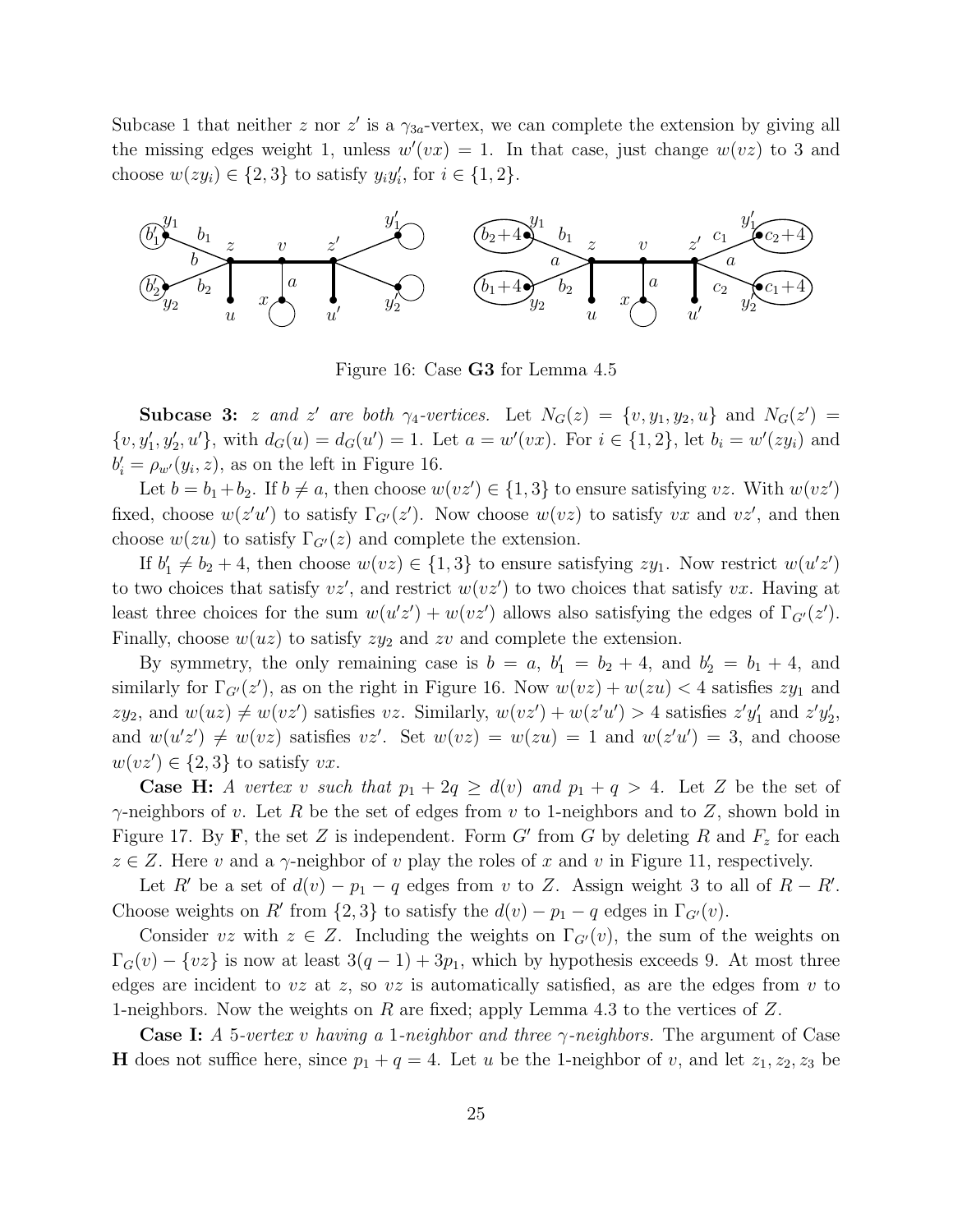

Figure 17: Cases H and I for Lemma 4.5

its  $\gamma$ -neighbors. As in **H**, let  $R = \{vu, vz_1, vz_2, vz_3\}$  (bold on the right in Figure 17), and let  $G' = G - R - \bigcup_i F_{z_i}$ . Let  $a = \rho_{w'}(x, v)$ , and let  $b = w'(vx)$ . By Lemma 4.4, we may assume that no two of the  $\gamma$ -neighbors are 3-vertices with a common 2-neighbor, and by **F** they form an independent set. Hence Figure 17 is accurate.

If  $a \neq 12$ , then put weight 3 on all edges of R to satisfy vx and ensure satisfying  $\{v_1, v_2, v_3\}$ . Finally, apply Lemma 4.3 to each  $z_i$ .

If  $a = 12$ , then set  $w(vz_1) = 2$  so that vx is automatically satisfied. Having specified  $w(vz_1)$ , apply Lemma 4.3 to  $z_1$ . Now let  $c = \rho_w(z_1, v)$ . If  $c \le 7$ , or if  $c = 8$  and  $b \ge 2$ , then set  $w(vz_2) = w(vz_3) = 3$  to ensure satisfying  $vz_1$ . If  $c = 9$ , or if  $c = 8$  and  $b = 1$ , then set  $w(vz_2) = w(vz_3) = 1$  to ensure satisfying  $vz_1$ . Next apply Lemma 4.3 to  $z_2$  and  $z_3$ . Finally, choose  $w(vu)$  to satisfy  $vz_2$  and  $vz_3$ .

Case J: *A* 4*-vertex with specified neighbors.* As usual, by the prior lemmas and reducible configurations, Figure 18 is accurate.

**Subcase 1:** *A* 4*-vertex* v with  $\alpha$ -neighbors z and z'. Let  $N_G(z) = \{v, y\}$  and  $N_G(z') =$  $\{v, y'\}$ , as in Figure 18. By Lemma 2.5, we may assume  $\{y, y'\} \cap \{z, z'\} = \emptyset$ . By **B**, we have  $y \neq y'$  and  $yy' \notin E(G)$ . Let  $G' = G - \{vz, vz', zy, z'y'\}$ . At least two choices for  $w(vz)$ satisfy  $zy$ , and similarly two choices for  $w(vz')$  satisfy  $z'y'$ . This yields at least three choices for  $w(vz) + w(vz')$ , which is enough to satisfy  $\Gamma_{G'}(v)$ . Finally, choose  $w(zy)$  to satisfy its two incident edges and  $w(z'y')$  to satisfy its two incident edges.



Figure 18: Cases J1,J2,J3 for Lemma 4.5

Subcase 2: *A* 4*-vertex* v *with an* α*-neighbor* z*, another* 2*-neighbor* u *(that is not an*  $\alpha$ -vertex), and a  $\gamma$ -neighbor x. Name the vertices (uniquely) so that  $y', y, z, v, u, u'$  form a path in order, and let  $x'$  be the remaining neighbor of v, as in Figure 18. Let  $G' =$  $G-\{yz, zv, vu, vx\}-F_x$ . Set  $w(vx)=2$  to ensure satisfying vu. Apply Lemma 4.3 to x. At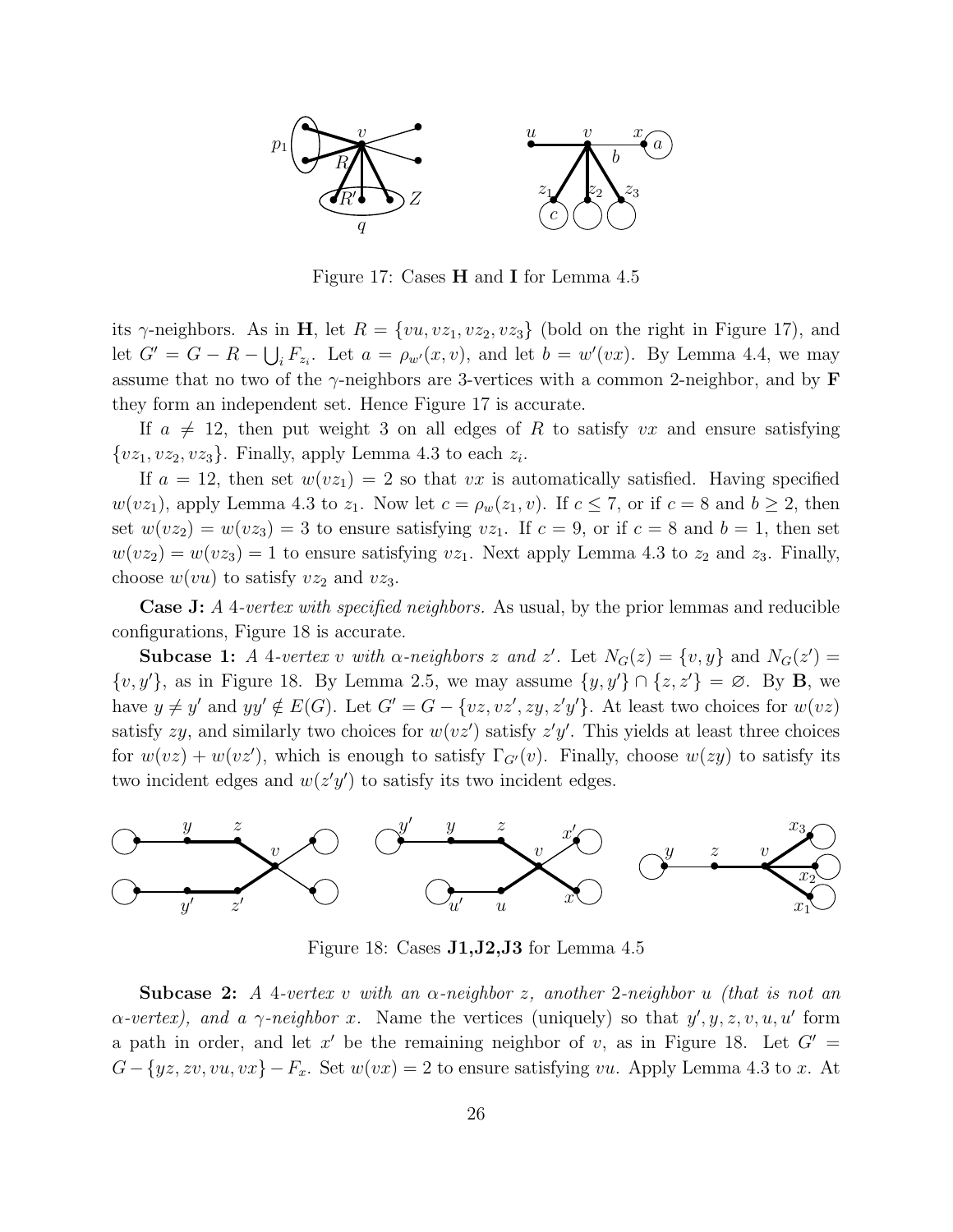least two choices for  $w(vu)$  satisfy  $uu'$ , and at least two choices for  $w(vz)$  satisfy yz. With at least three choices for  $w(vu) + w(vz)$ , at least one satisfies vx and vx'. Finally, choose  $w(yz)$  to satisfy vz and yy'.

**Subcase 3:** *A* 4*-vertex* v with a 2*-neighbor* z and three  $\gamma$ -neighbors  $x_1, x_2, x_3$ . Let  $N(z) = \{v, y\}$ , as in Figure 18. Let  $G' = G - \Gamma_G(v) - \bigcup_i F_{x_i}$ .

If  $d(x_1) = 3$ , or if  $d(x_1) = 4$  and  $\phi_{w'}(x_1) \leq 4$ , then the value of  $\rho_w(x_1, v)$  will be at most 7, since when  $d(x_1) = 4$  there is only one edge in  $F_{x_1}$  (the edge incident to the 1-neighbor of  $x_1$ ). Hence setting  $w(vx_2) = w(vx_3) = 3$  and restricting  $w(zv)$  to  $\{2,3\}$  ensures satisfying  $vx_1$  and vz. Apply Lemma 4.3 to  $x_2$  and  $x_3$ . Now choose  $w(zv)$  (in  $\{2,3\}$ ) to satisfy  $yz$ , and then choose  $w(vx_1)$  to satisfy  $vx_2$  and  $vx_3$ . Finally, apply Lemma 4.3 to  $x_1$ .

By symmetry, we may now assume  $d(x_i) = 4$  and  $\phi_{w'}(x_i) \geq 5$  for all i. Choose  $w(vz) \in$  $\{1,2\}$  to satisfy zy. Set  $w(vx_1) = 2$  and  $w(vx_2) = w(vx_3) = 1$  to ensure satisfying all edges incident to v. Finally, apply Lemma 4.3 to each  $x_i$ .

Case K: v is a  $\gamma$ -vertex whose  $3^+$ -neighbors are all  $\beta$ -vertices. See Figure 19. Let S be the set of neighbors of v whose degrees are not specified by the definition of v being a  $\gamma$ -vertex. By {**B**,C,D}, all vertices of S are 3<sup>+</sup>-vertices. By **F**, they cannot be  $\gamma$ -vertices, so by the hypothesis of this case, each vertex of S has degree 3, with one 2-neighbor and one  $3^+$ -neighbor other than v (by A). By Lemmas 2.5 and 4.4 and Cases **B** and **F**, Figure 19 is accurate in each subcase.

**Subcase 1:** v is a  $\gamma_{3b}$ -vertex. Let  $N_G(v) = \{z, z', u\}$ , where  $d_G(u) = 3$ . Let y be the 2-neighbor of u. Let  $G' = G - \Gamma_G(v) - uy$ . Set  $w(vu) = 3$  to ensure satisfying all of  $\{v, vz', uy\}.$  Choose  $w(uy)$  to satisfy its two incident edges other than vu. Choose  $w(vz)$ to satisfy the other edge at z, and choose  $w(vz')$  to satisfy vu and the other edge at z'.

Subcase 2: *v is a*  $\gamma_4$ -*vertex.* Let  $N_G(v) = \{z_1, z_2, z_3, u\}$ , with  $d_G(u) = 1$ . Let  $y_i$  be the 2-neighbor of  $z_i$ . Let  $G' = G - \Gamma_G(v) - \{z_1y_1, z_2y_2, z_3y_3\}$ . For each i, set  $w(vz_i) = 3$  to ensure satisfying  $z_i y_i$ , and choose  $w(z_i y_i)$  to satisfy its two incident edges other than  $z_i y_i$ . Also  $vz_1, vz_2, vz_3$  are satisfied.

**Subcase 3:** v is a  $\gamma_{3a}$ -vertex. Let u be the  $\alpha$ -neighbor of v (with  $N_G(u) = \{v, u'\}$ ). By **C**, v does not have another 2-neighbor. Let  $N_G(z) = \{v, x, y\}$  and  $N_G(z') = \{v, x', y'\}$ , with  $d_G(y) = d_G(y') = 2$ . By **J**, each  $\beta$ -neighbor of v is not a  $\gamma$ -vertex, which means that the other neighbors of y and  $y'$  are 3<sup>+</sup>-vertices.

Let  $G' = G - \Gamma_G(v) - \{uu', zy, z'y'\}$ . Let a and b be the weights under w' of the edges incident to y and z in G', respectively. Set  $w(vz') = 3$  to ensure satisfying  $z'y'$ , and choose  $w(z'y')$  to satisfy the edges incident to  $z'y'$  other than  $vz'$ .

If  $a \leq b$ , then zy is automatically satisfied. Choose  $w(zy)$  to satisfy  $\Gamma_{G'}(y)$ . Now choose  $w(vu)$  to satisfy vz and  $uu'$ , and then choose  $w(vz)$  to satisfy vz' and zx. Finally, choose  $uu'$  to satisfy vu and  $u'u''$ .

If  $a > b$ , then setting  $w(zy) = 1$  ensures satisfying the other edge at y (since its other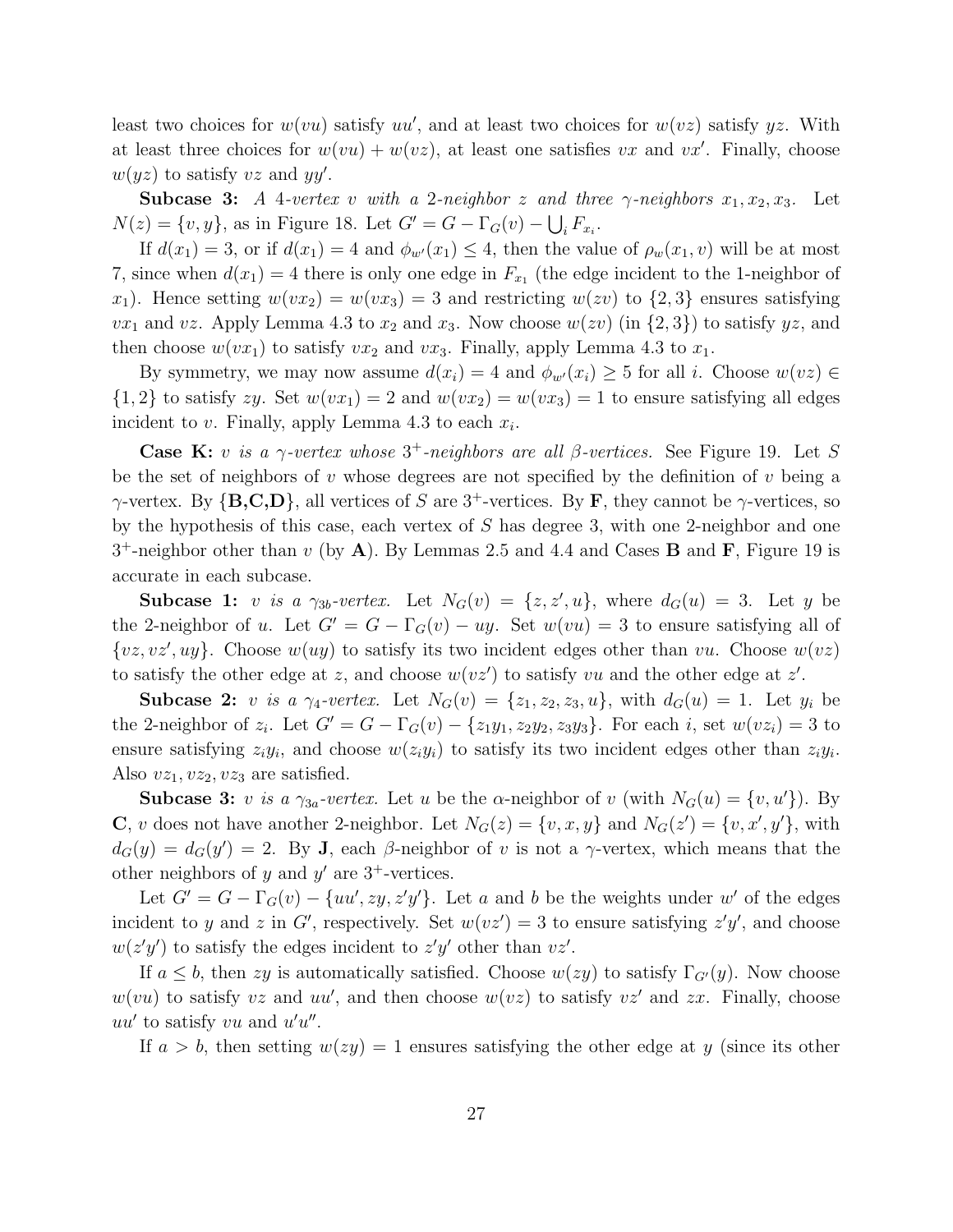

Figure 19: Cases K1,K2,K3 for Lemma 4.5

endpoint has degree at least 3). With  $b \leq 2$  and  $w(vz') = 3$ , the edge vz is automatically satisfied. Now choose  $w(vz)$  to satisfy the other edges at z, choose  $w(vu)$  to satisfy  $vz'$  and  $uu'$ , and choose  $w(uu')$  to satisfy its incident edges.  $\Box$ 

**Theorem 4.6.** *Every graph* G *with* Mad  $(G) < \frac{8}{3}$ 3 *has a proper* 3*-weighting.*

*Proof.* It suffices to show that every configuration in the unavoidable set in Lemma 4.2 is shown to be 3-reducible in Lemma 4.5. The configurations are the same in the two lemmas except for H and J.

For **H**, if  $d(v) \in \{6, 7\}$  and v has a 1-neighbor and four  $\gamma$ -neighbors, then  $p_1 + 2q \geq d(v)$ and  $p_1 + q > 4$ . For **J**, a 4-vertex v with  $p + q + r \geq 5$  must have an  $\alpha$ -neighbor. If v has another  $\alpha$ -neighbor, then **J1** applies. If v has a  $\gamma$ -neighbor and another 2-neighbor, then **J2** applies. Otherwise, all other neighbors are  $\gamma$ -neighbors (reducible by **J3**) or all are 2-neighbors (reducible by B).  $\Box$ 

Some of the 3-reducible configurations in Lemma 4.5 are more general than the configurations forced in Lemma 4.2. Also, there are other 3-reducible configuration we have not used, such as (1) a 4-vertex having two 2-neighbors and one  $\gamma$ -neighbor and (2) a more general version of configuration  $H$ . This suggests that with more work this approach could be pushed to prove the conclusion under a weaker restriction on  $\text{Mad}(G)$ .

### References

- [1] L. Addario-Berry, K. Dalal, C. McDiarmid, B. A. Reed, and A. Thomason, Vertex-colouring edge-weightings, Combinatorica 27 (2007), 1–12.
- [2] L. Addario-Berry, K. Dalal, and B. A. Reed, Degree constrained subgraphs. Discrete Appl. Math. 156 (2008), 1168–1174.
- [3] N. Alon, Combinatorial Nullstellensatz. Combin. Probab. Comput. 8 (1999), 7–29.